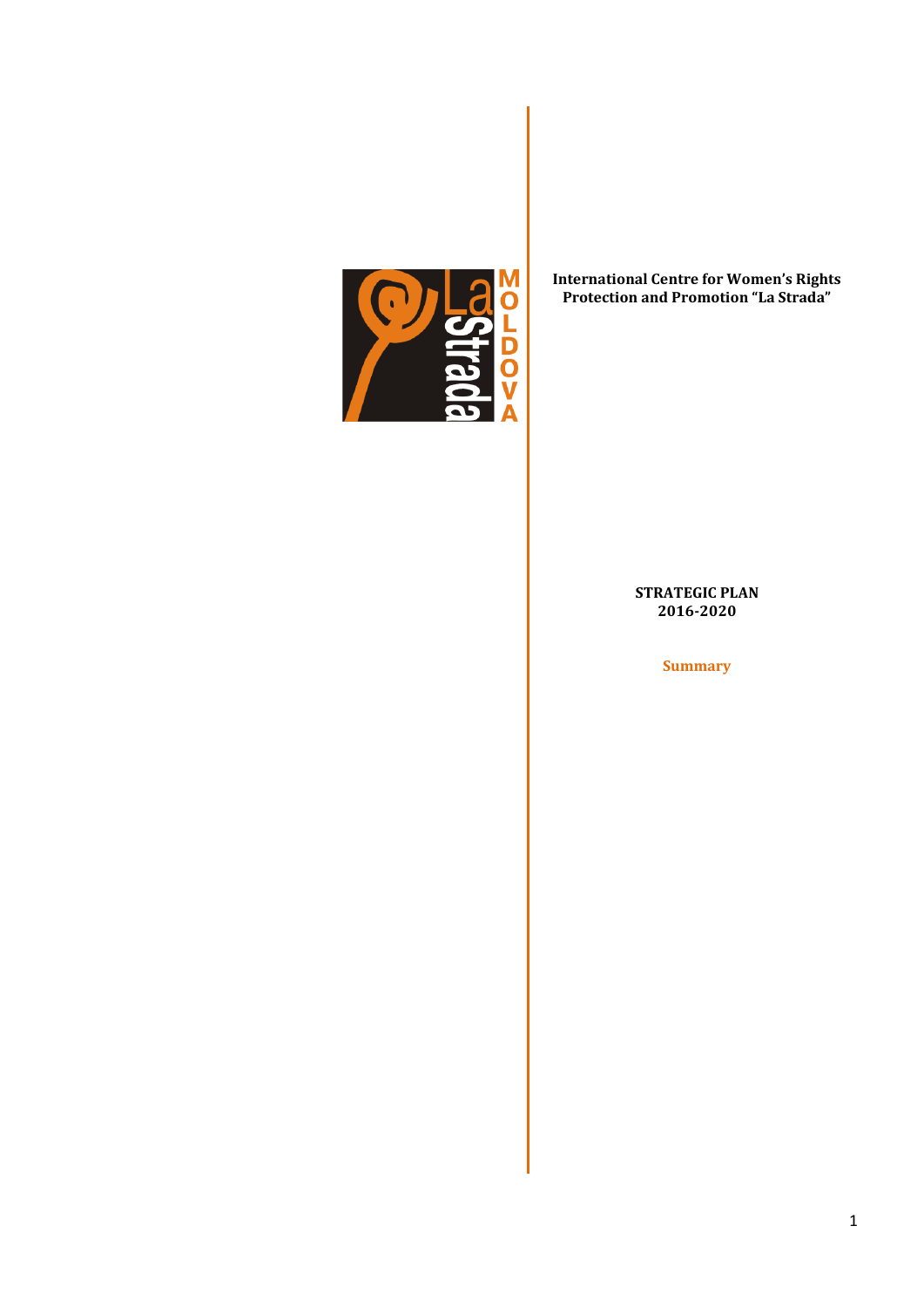#### **Dear Reader,**

The development of this Strategic Plan was for us a coming of age exercise. Whether we «qualified» or not, will be determined by those with whom and for whom we wish to accomplish our objectives. But as I write these lines, I'm thinking of the days spent contemplating it, days when we were overwhelmed by despair and hesitation, but even more so by the desire and confidence that together – not just the team of La Strada, but society as a whole – we can make a world more sensitive to the needs of women and children.

The Strategic Plan in front of you was developed on the eve of the 15th Anniversary of the organization. This served a reason to try once again to go through the goals and objectives which we imposed on ourselves for the years to follow, because these goals and objectives are rooted in those almost 15 years of our existence. We did work on them with a lot of responsibility, inspiration and with the same passion and dedication for the rights of women and children, with which we were developing the first Plan.

The challenge of this exercise did come also from the fact that people of La Strada – our specialists and volunteers – don't stay put. We envisaged ourselves once as a kind of «laboratory » of specialists. Today, many of the La Strada "people" work in other organizations, both in Moldova and abroad. But every piece of news we received from them and every brick they laid in the foundation of the organization is being kept with love and care and we insisted to consolidate and multiply these through the new Plan, including through the involvement of the new people, who have since joined our team.

Distinctive for this Strategic Plan is also the fact that it was developed via consultations with those to whom the Plan is addressed. We have learned in these years to listen more to the voices of women and children, to pay attention to their needs but also to their power to embrace the support which we offer them and at the tempo that it is offered as they are the true change bearers.

For the first time ever, we developed a strategic plan for a 5 year timeframe. We dare even though the realities we face won't necessarily be the wind beneath our wings when we need it. But we live with a certainty that if you have a purpose, you move forward easier and overcome with more confidence all challenges that an adventure brings.

This Strategic Plan is an adventure, a professional adventure. We wait to discover new things, new people, new experiences. Certainly various unknowns are ahead of us. But from the previous adventures we have learned that it can't be any other way, when we're striving for human rights. I'm inviting you to dive together into this adventure.

**With utmost respect,**

**Ana Revenco**

**Executive Director**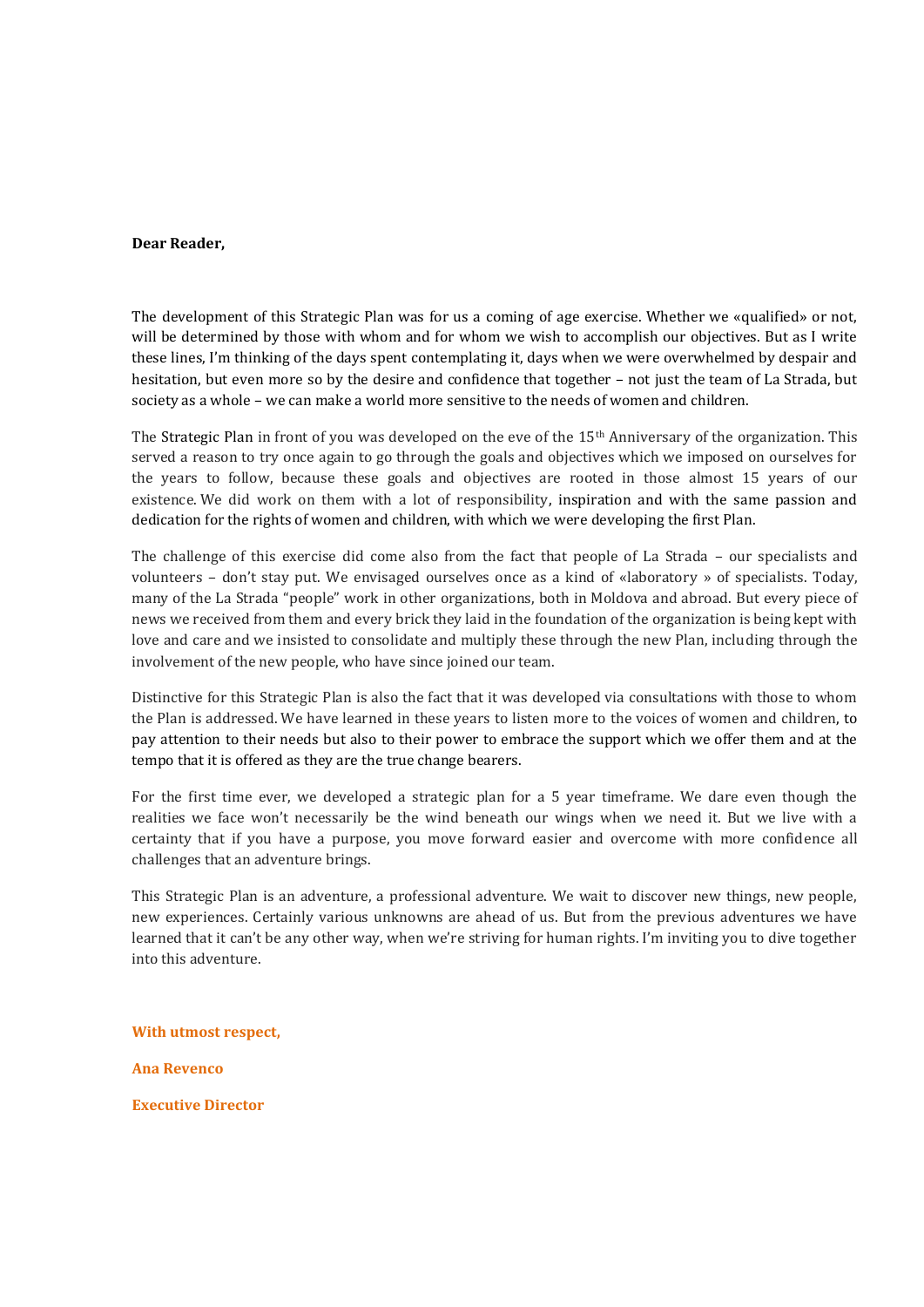## **Strategic Planning Development Group**

Ana REVENCO, Executive Director

Daniela MISAIL-NICHITIN, Director, Issues Affecting Women Program

Ludmila GARANJA, Financial Director

Tatiana FOMINA, Public Policies Senior Analyst & Developer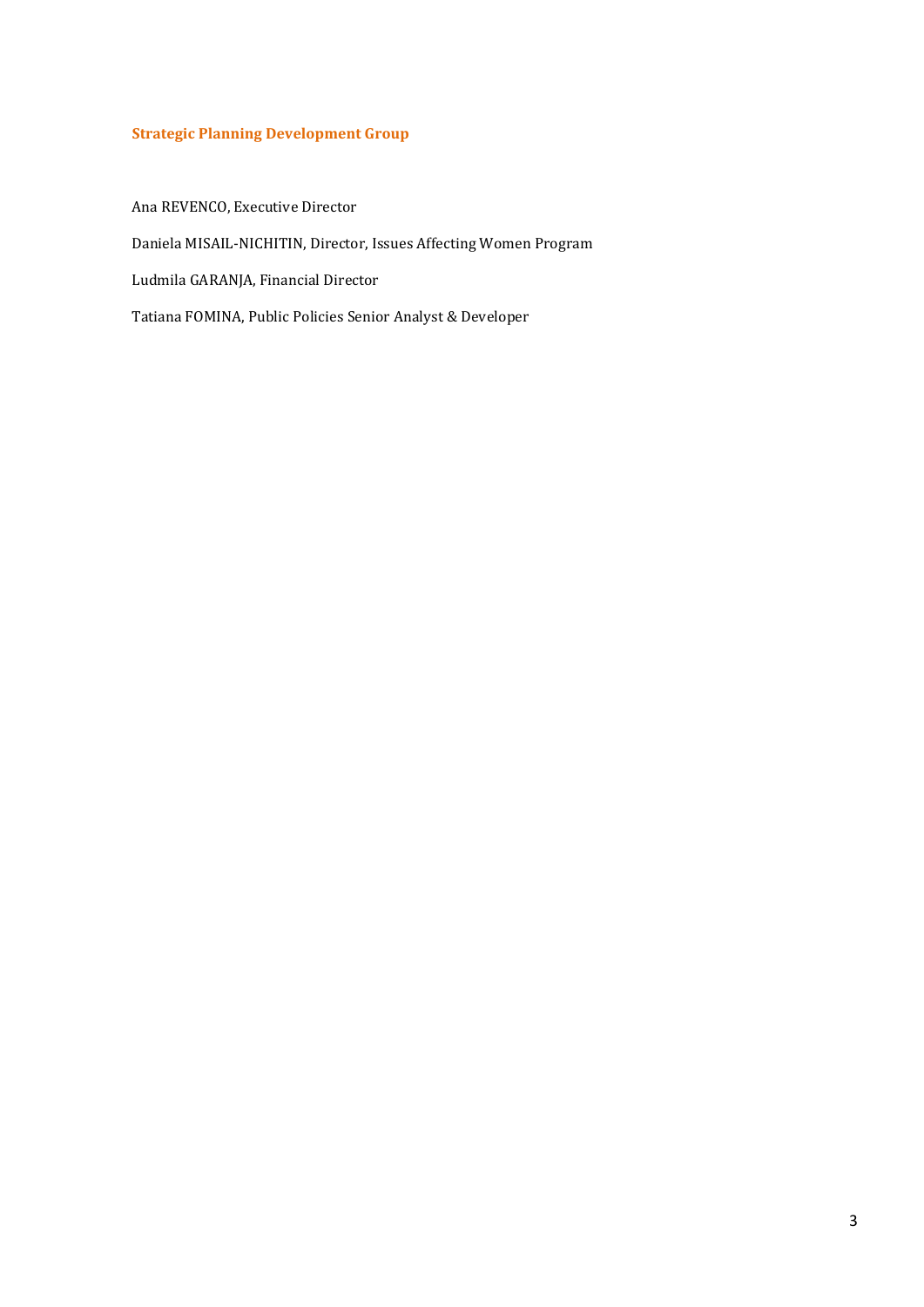## **CONTENTS**

| Brief Information on the International Center "La Strada"                  | 5  |  |
|----------------------------------------------------------------------------|----|--|
| Organigram of the International Center "La Strada"<br>6                    |    |  |
| 7<br>Principles of the International Center "La Strada"                    |    |  |
| 8<br>List of Acronyms                                                      |    |  |
| Introduction to the Strategic Plan of the International Centre "La Strada" | 9  |  |
| <b>Program: Issues Affecting Women</b>                                     |    |  |
| Trafficking in persons, particularly women                                 | 10 |  |
| Violence against women and domestic violence                               | 15 |  |
| <b>Program:</b> Issues Affecting Children                                  |    |  |
| Child online sexual exploitation and sexual abuse                          | 21 |  |
| <b>Organization Development Framework</b><br>27                            |    |  |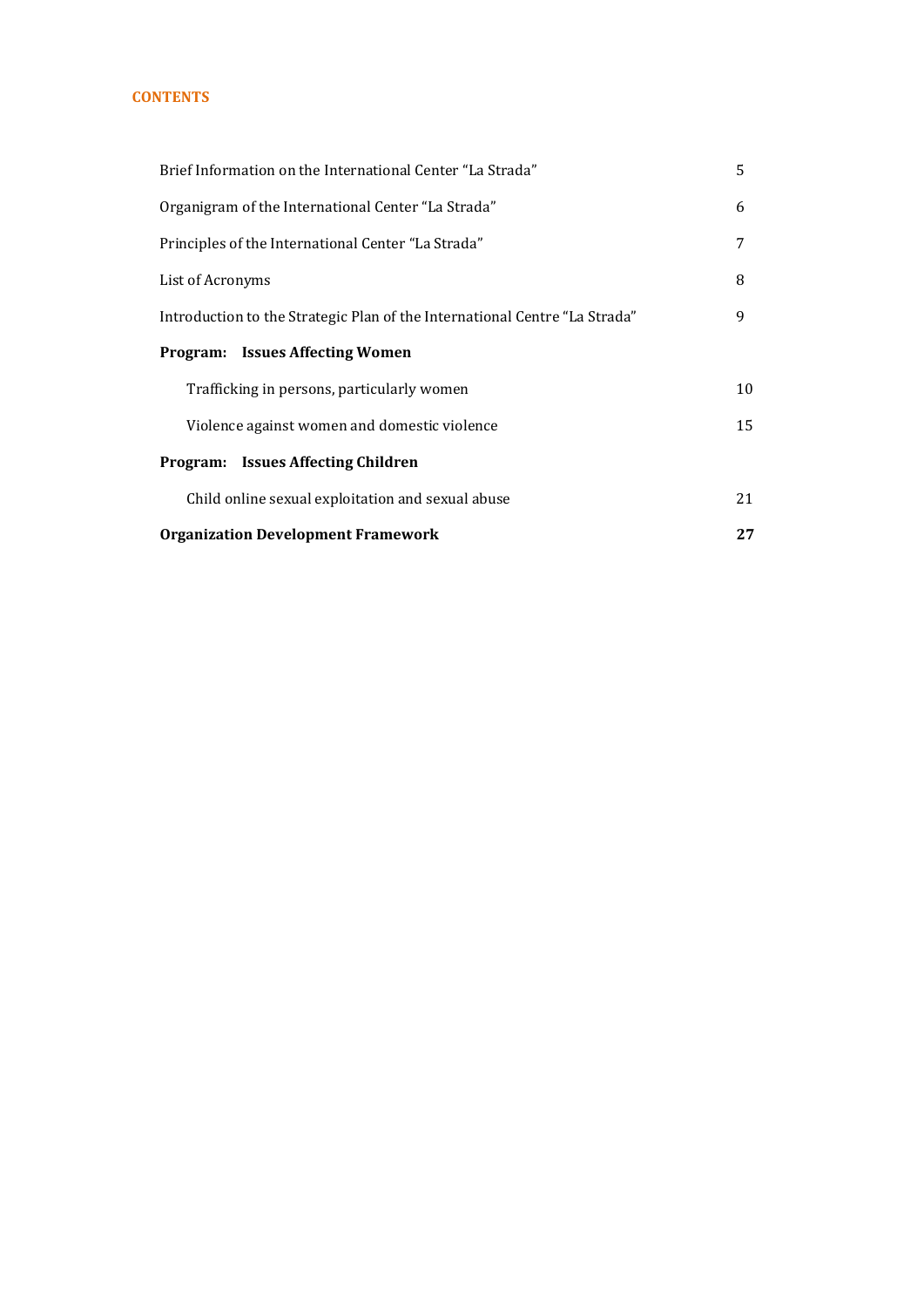## **"La Strada" Brief Information**

| <b>Full Name:</b>          | <b>International Centre for Women's Rights Protection and</b><br><b>Promotion "La Strada"</b>                                                                                                                                                                                                                                                                                                                                                                                                                                                                                                                                                                                                  |  |
|----------------------------|------------------------------------------------------------------------------------------------------------------------------------------------------------------------------------------------------------------------------------------------------------------------------------------------------------------------------------------------------------------------------------------------------------------------------------------------------------------------------------------------------------------------------------------------------------------------------------------------------------------------------------------------------------------------------------------------|--|
| Contacts:                  | Post Box 259, Chisinau MD-2012, Republic of Moldova<br>Tel.: (00) 373-22 23-49-06<br>Fax: (00) 373 22 23-49-07<br>Email: office@lastrada.md<br>URL: www.lastrada.md                                                                                                                                                                                                                                                                                                                                                                                                                                                                                                                            |  |
| <b>Founded:</b>            | Registered on 23 august 2001 with the Ministry of Justice of the<br>Republic of Moldova                                                                                                                                                                                                                                                                                                                                                                                                                                                                                                                                                                                                        |  |
| Legal status:              | Public Association; non-for-profit organization                                                                                                                                                                                                                                                                                                                                                                                                                                                                                                                                                                                                                                                |  |
|                            | Registration Certificate nr. 1009620003492 issued by the<br>Ministry of Justice of the Republic of Moldova                                                                                                                                                                                                                                                                                                                                                                                                                                                                                                                                                                                     |  |
|                            | Public Utility Certificate MD 000290 issued at October 30, 2014<br>by the Ministry of Justice of the Republic of Moldova                                                                                                                                                                                                                                                                                                                                                                                                                                                                                                                                                                       |  |
| Type of NGO:               | National                                                                                                                                                                                                                                                                                                                                                                                                                                                                                                                                                                                                                                                                                       |  |
| Staff:                     | 29 full time employees, 25 active volunteers                                                                                                                                                                                                                                                                                                                                                                                                                                                                                                                                                                                                                                                   |  |
| Membership:                | National Committee to Combat Trafficking in Persons;<br>National Child Rights Protection Council;<br>$\overline{\phantom{a}}$<br>Inter-ministerial Coordination Council for Prevention<br>of Domestic Violence:<br>National Coalition of NGOs "Life without violence"<br>$\overline{\phantom{a}}$<br>National Participation Council (NGO advisory group to<br>the Government of the Republic of Moldova);<br>National Alliance of social protection NGOs "Child &<br>$\overline{\phantom{a}}$<br>Family";<br>"La Strada" International Association;<br>GAATW - Global Alliance Against Trafficking in<br>Women;<br>ECPAT - End Child Prostitution and Trafficking<br>Network Associate member. |  |
| <b>Programs and Areas:</b> | <b>Issues Affecting Women Program:</b><br>Trafficking in persons especially women;<br>Violence against women and domestic violence.<br><b>Issues Affecting Children Program:</b><br>Child online sexual exploitation and sexual abuse.                                                                                                                                                                                                                                                                                                                                                                                                                                                         |  |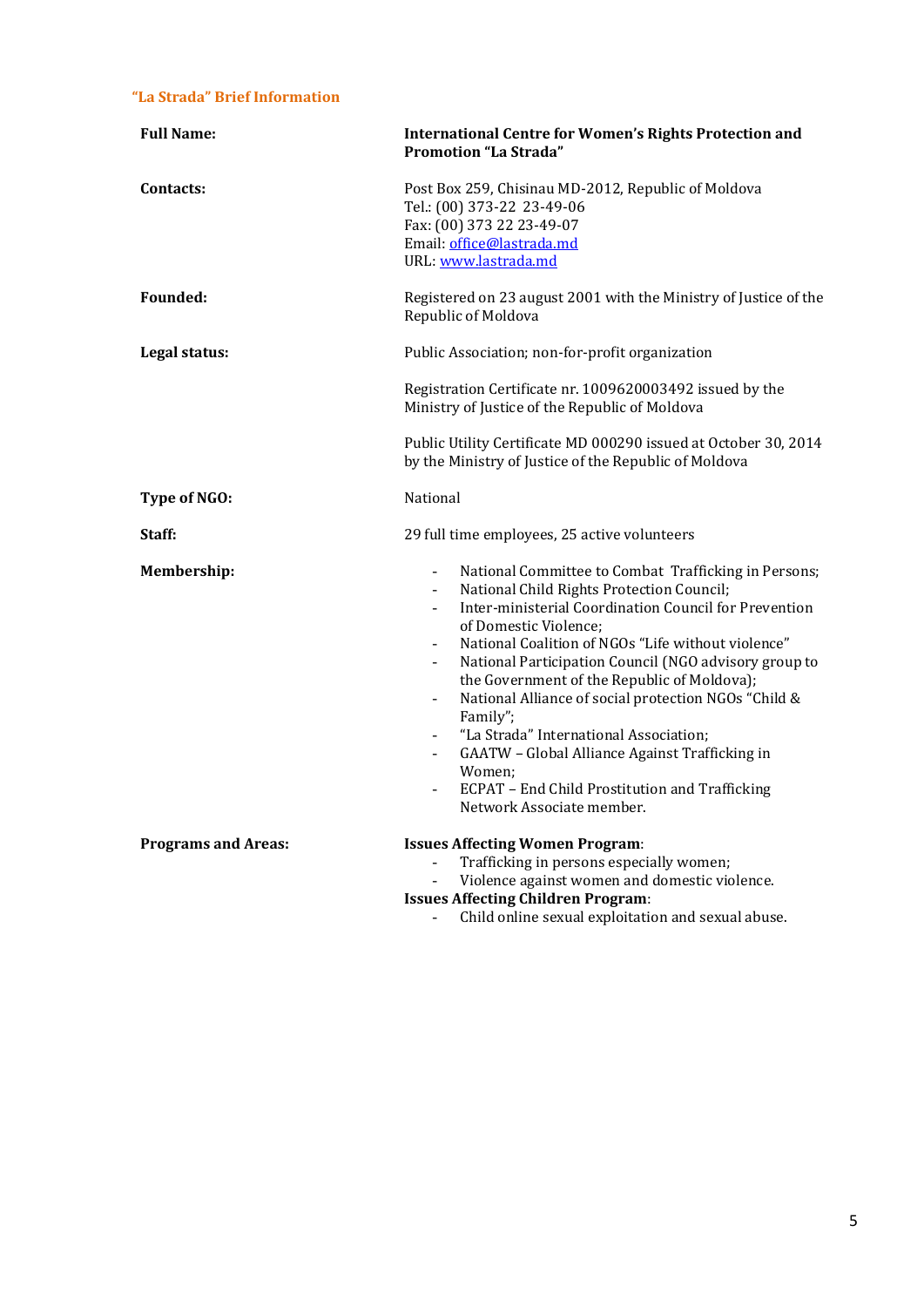## **"La Strada" Organigram**

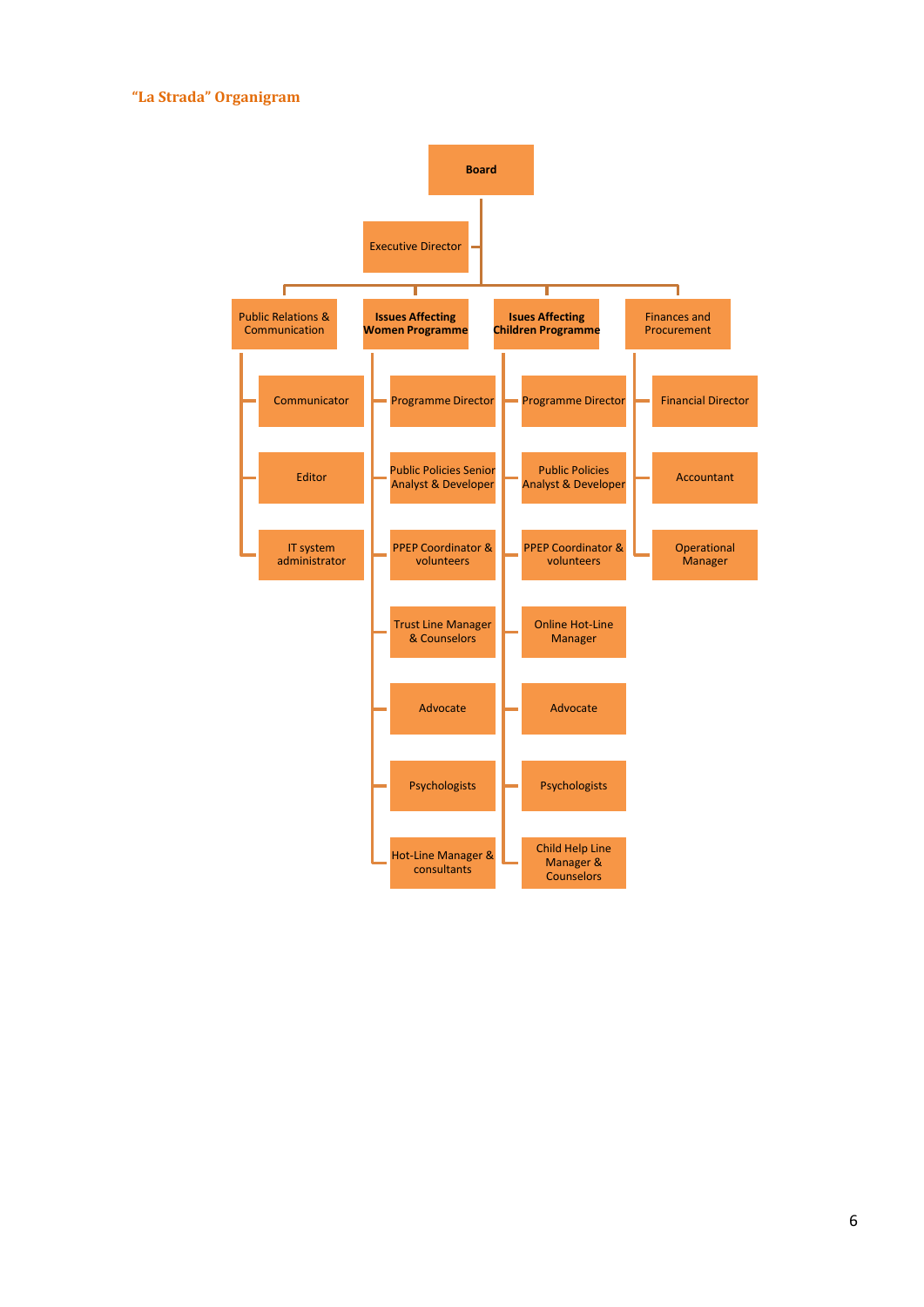## **"La Strada" Principles**

#### **Our Vision**

The International Center "La Strada" is a value-driven organization striving to build a society where human rights are respected, sensible to the issues affecting women and children and which contributes to emerging available favorable conditions for the protection of affected ones.

## **Our Mission**

#### *What is the perception of the International Center "La Strada"?*

We exist and operate for the purpose of securing respect of the rights and legal interests of women and children in the Republic of Moldova at all levels – individual, legislative and executive. We do so, by applying a comprehensive change model to our work through information and education, providing direct support and assistance, strengthening communities and development of policies.

## *What are the values of the organization?*

- Respect for the human rights we consider violence against women and children a grave violation of human rights;
- Respect for the beneficiaries' decision about all aspects of their lives and treatment with dignity;
- Transparency and responsibility.
- Teamwork, exigency and flexibility;

#### *Who are the organization's beneficiaries?*

Our beneficiaries are women vulnerable to violence or affected by gender-based violence and children at risk to and affected by sexual exploitation and sexual abuse.

## *How does the International Center "La Strada" frame its work?*

Our actions are embedded into *5 pillars* reflecting a systemic approach, starting from the grass root level, to the issue of violence against women and children and, national and international cooperation:

- Prevention and early intervention,
- Protection, safety and justice.
- Capacity building,
- Public policies, and
- Data and research

While putting this approach in practice, we will always strive to ensure:

- working with others co-operating, collaborating and communicating effectively;
- achieving results transforming strategy into action;
- leadership inspiring, motivating, communicating, influencing and creating;
- ensuring that voices of our beneficiaries are heard engaging women and children in our actions, developing policies through children's and women's eyes;
- making a difference building knowledge, using new techniques, responding to change.

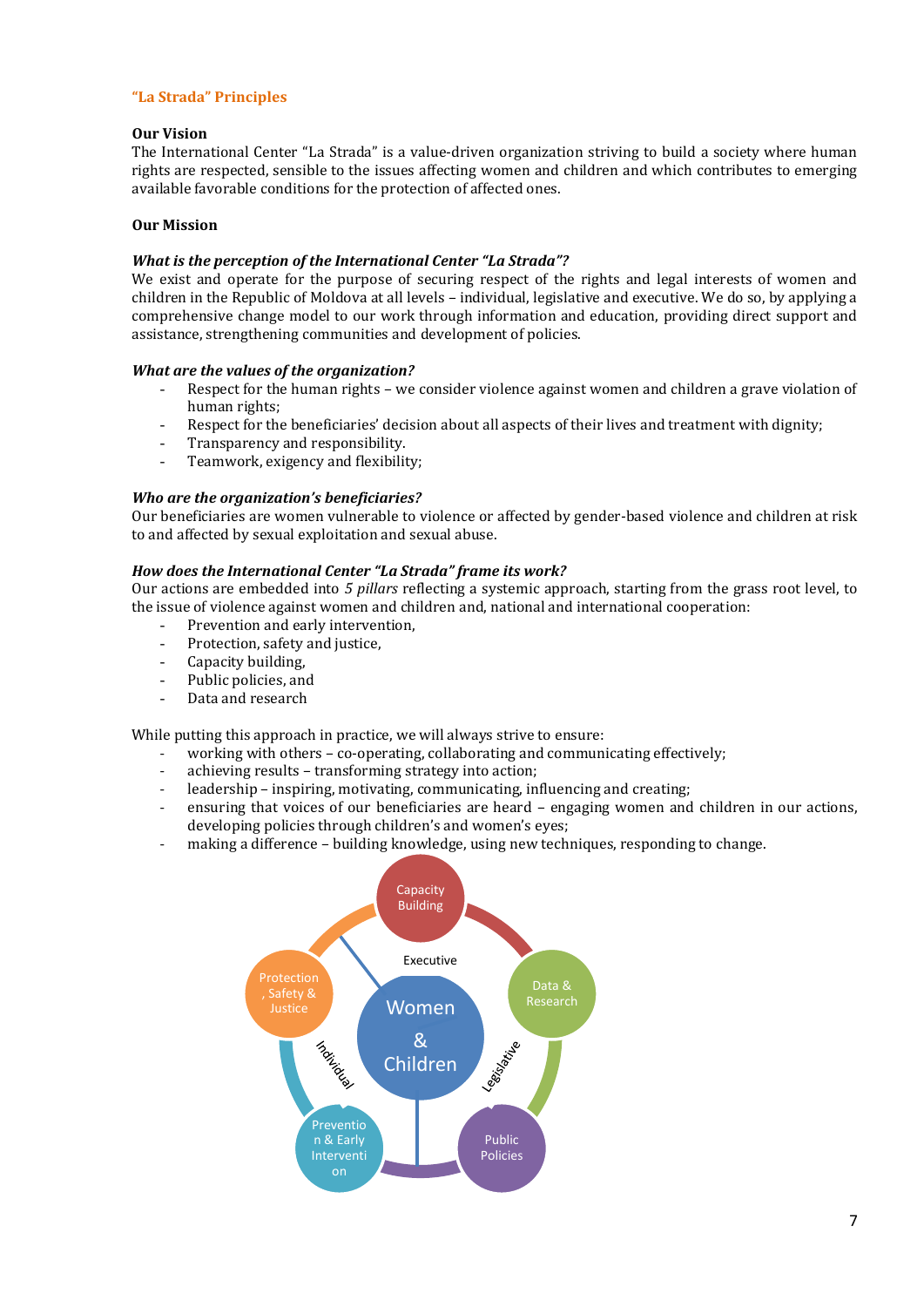## **List of Acronyms**

| <b>APEW</b>   | Annual Planning and Evaluation Workshop                            |
|---------------|--------------------------------------------------------------------|
| ADV           | Anti-Domestic Violence                                             |
| AP            | <b>Action Plan</b>                                                 |
| AT            | Anti-trafficking                                                   |
| CA            | Child abuse                                                        |
| CCCC          | <b>Centre for Combating Cyber Crimes</b>                           |
| <b>CCTP</b>   | Centre for Combating Trafficking in persons                        |
| <b>CIR</b>    | Child Interviewing Room                                            |
| COSESA        | Child online sexual exploitation and sexual abuse                  |
| CPC           | Criminal Procedure Code                                            |
| CR            | Child's rights                                                     |
| <b>CSCE</b>   | Child sexual commercial exploitation                               |
| DV            | Domestic Violence                                                  |
| GIP           | General Inspectorate of Police                                     |
| GPO           | General Prosecutor's Office                                        |
| <b>HR</b>     | Human Rights                                                       |
| <b>ICCPDV</b> | Inter-ministerial Coordination Council for prevention of DV        |
| <b>ITC</b>    | Information Technology & Communication                             |
| LE            | Law Enforcement                                                    |
| ME            | Ministry of Education                                              |
| <b>MLSPF</b>  | Ministry of Labor, Social Protection and Family                    |
| Mol           | Ministry of Interior                                               |
| <b>MTIC</b>   | Ministry of Information Technology and Communication               |
| NATIC         | National Association for Private Information Technology Companies, |
| <b>NCCTP</b>  | National Committee to Combat Trafficking in Persons                |
| NIJ           | National Institute of Justice                                      |
| <b>PS</b>     | Permanent Secretariat                                              |
| SOP           | <b>Standard Operational Procedures</b>                             |
| SV            | Sexual Violence                                                    |
| TiP           | <b>Trafficking in Persons</b>                                      |
| TL            | Trust-line                                                         |
| VAW           | Violence Against Women                                             |
| VW            | Vulnerable witnesses                                               |
| WG            | Working group                                                      |
|               |                                                                    |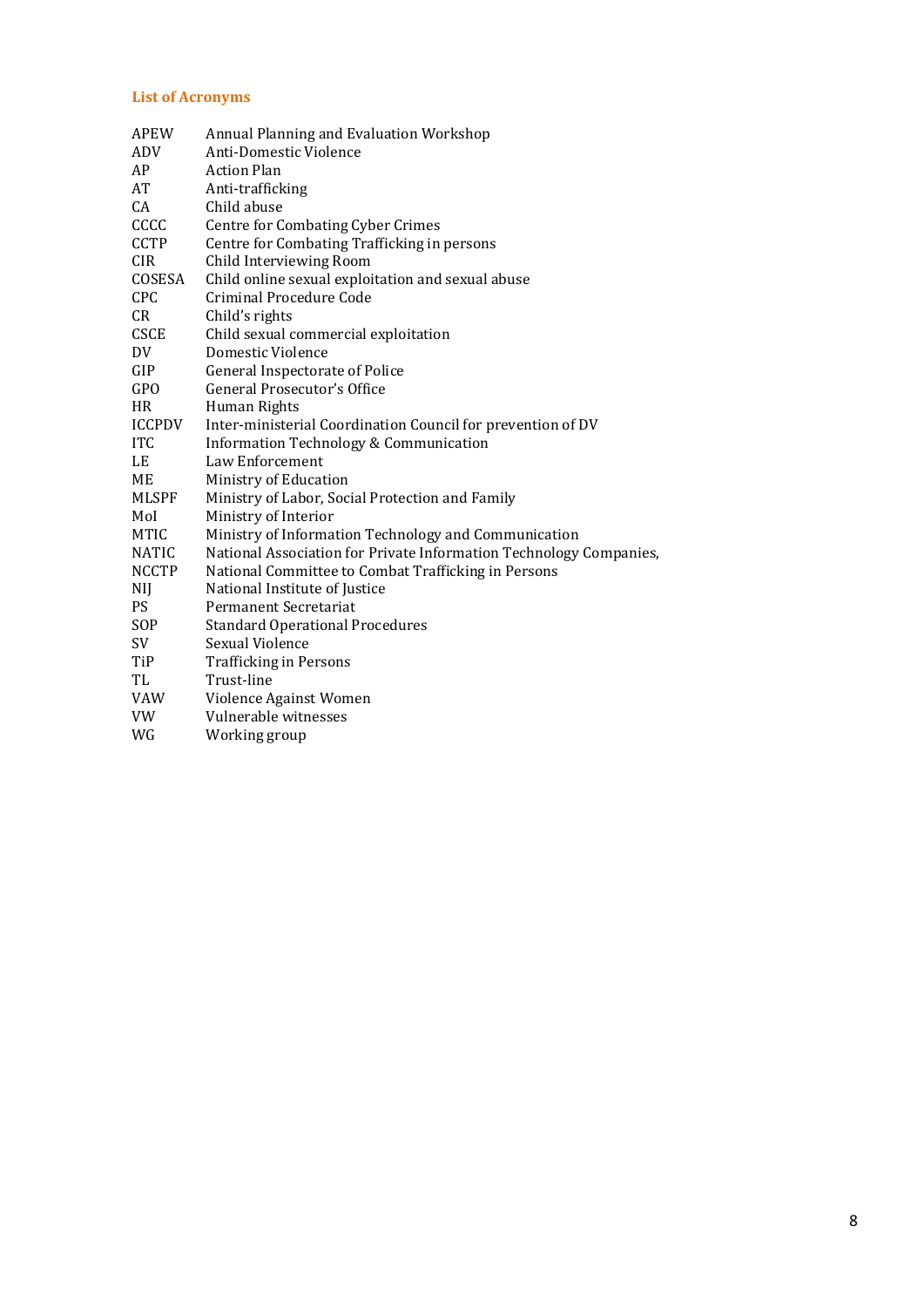#### **Introduction to the Strategic Plan**

The 5-year Strategic Plan represents a key policy and operational tool providing the framework for decisions and forward movement to positive transformations in the defined areas of interest. It provides guidance to the work of the management, staff and volunteers of the organization in the process of developing annual working plans, establishing the necessary inputs and budgets to support the planned action plans, setting the benchmarks, which enable monitoring the progress and assessing the accountability of those in charge of implementation.

The basis of this Strategic Plan has been set by the entire team at the Annual Planning and Evaluation Workshop (APEW) held during December 29-30, 2014. The vision and mission of the International Centre "La Strada" was placed at the heart of this internal exercise, building on the current results achieved by the organization in the areas of interest and the lessons learned.

The team has carefully considered new needs and challenges identified in concert with the beneficiaries, has analyzed the priorities of areas-related interventions expressed by the Government, embedding also the recommendations of the international monitoring bodies and has analyzed best national and international practices and lessons learnt. Finally, the draft Strategic Plan includes the recommendations formulated by an independent external expert following the comprehensive evaluation of our Strategic Plan 2012-2014. The draft Strategic Plan 2015-2018 was developed during first round of the Strategic Planning Workshop in September 3-5, 2015 and approved at the final round of the Strategic Planning Workshop on January 18-28 2016. The Strategic Plan has been endorsed by the Members of the Board.

The Strategic Plan expands on the three distinct areas of activity that reflect specific social phenomena existing in the Republic of Moldova and is targeting 2 categories of beneficiaries under the following Programs:

- **Issues Affecting Women Program**:
- Trafficking in persons especially women;
- Violence against women and domestic violence.
- **Issues Affecting Children Program**:
- Child online sexual exploitation and sexual abuse.

This is a visionary Strategic Plan of the organization, whereas for each area of activity under the relevant Program, the Strategic Plan provides information structured as per goals, impact, outcome and outputs as required by the concept of results-based management<sup>1</sup> for a period of 5 years. La Strada will undertake a midterm (after year III) internal and external evaluation of the progress and performance against the currently set targets. The findings and recommendations will then support internal decision making process regarding implementation strategy for the other two years of the Strategic and Program Goals.

The Strategic Plan further:

- supports communication measures conveying what we stand for, our priorities and future direction;
- serves as a platform for continuous development of the organization profile and capacity;
- supports decisions taking process in relation to further strategies and plans;
- serves as a fundraising and financial management tool and as instrument for identification of partners to achieve the defined goals.

Apart from the internal audiences, the Strategic Plan is **addressed to**:

- our beneficiaries.
- decision makers linked to "La Strada" areas of interest;
- partner non-governmental organizations,
- partner national and international organizations,
- donors, sponsors and financial contributors,
- general public.

**.** 

<sup>1</sup>Organization for Economic Development and Cooperation – OECD; Glossary of Key Terms in Evaluation and Results Based Management (Paris: OECD Publications, 2010). Available at[: www.oecd.org/dac/evaluation.](http://www.oecd.org/dac/evaluation)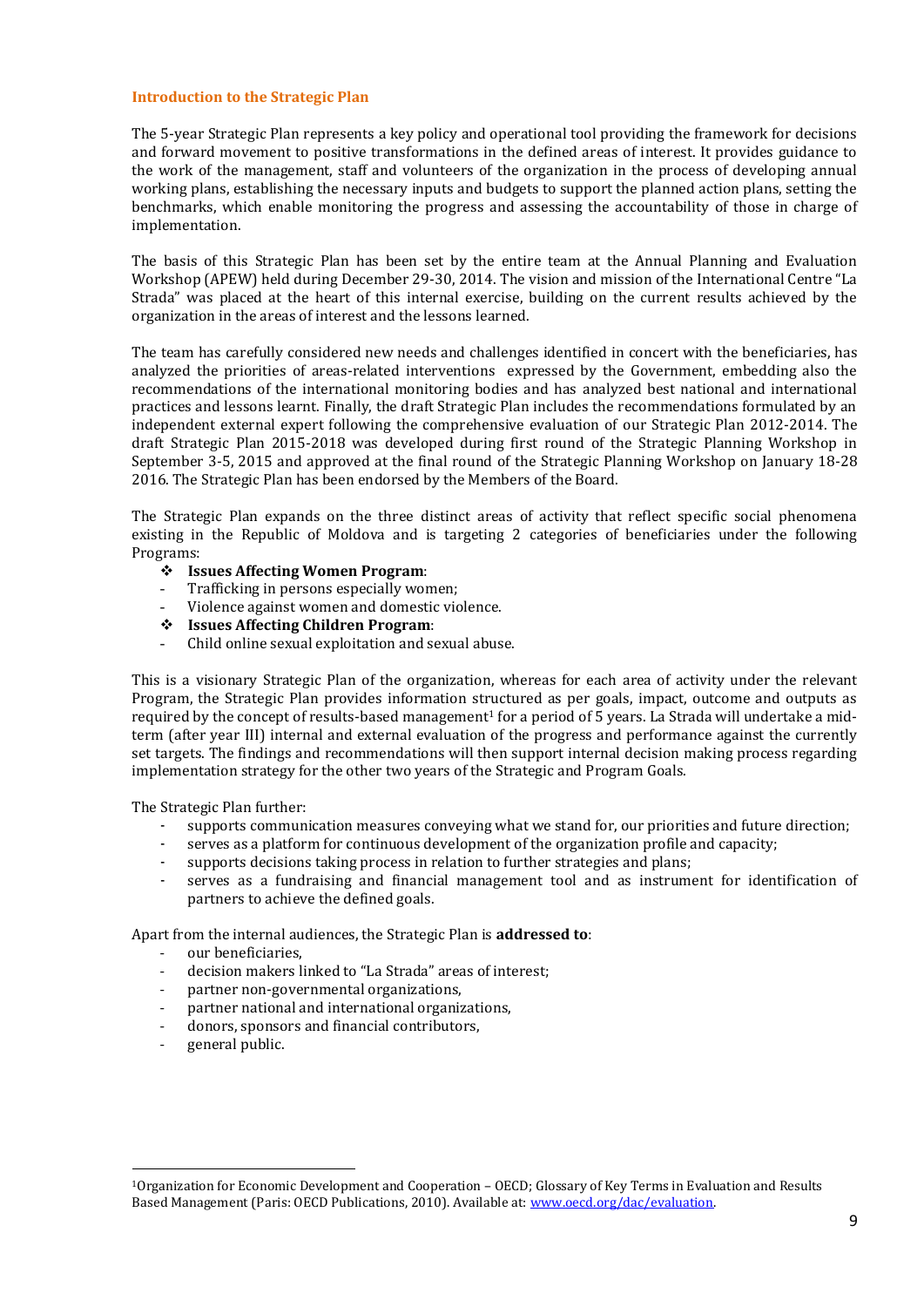## **Program: Issues Affecting Women**

**Area: Trafficking in persons especially women** 

**For "L."**

**…***for showing us that judging is a destructive path as we must always remember that we all are vulnerable,* 

*…for teaching us the courage to break through the impossible to forget.*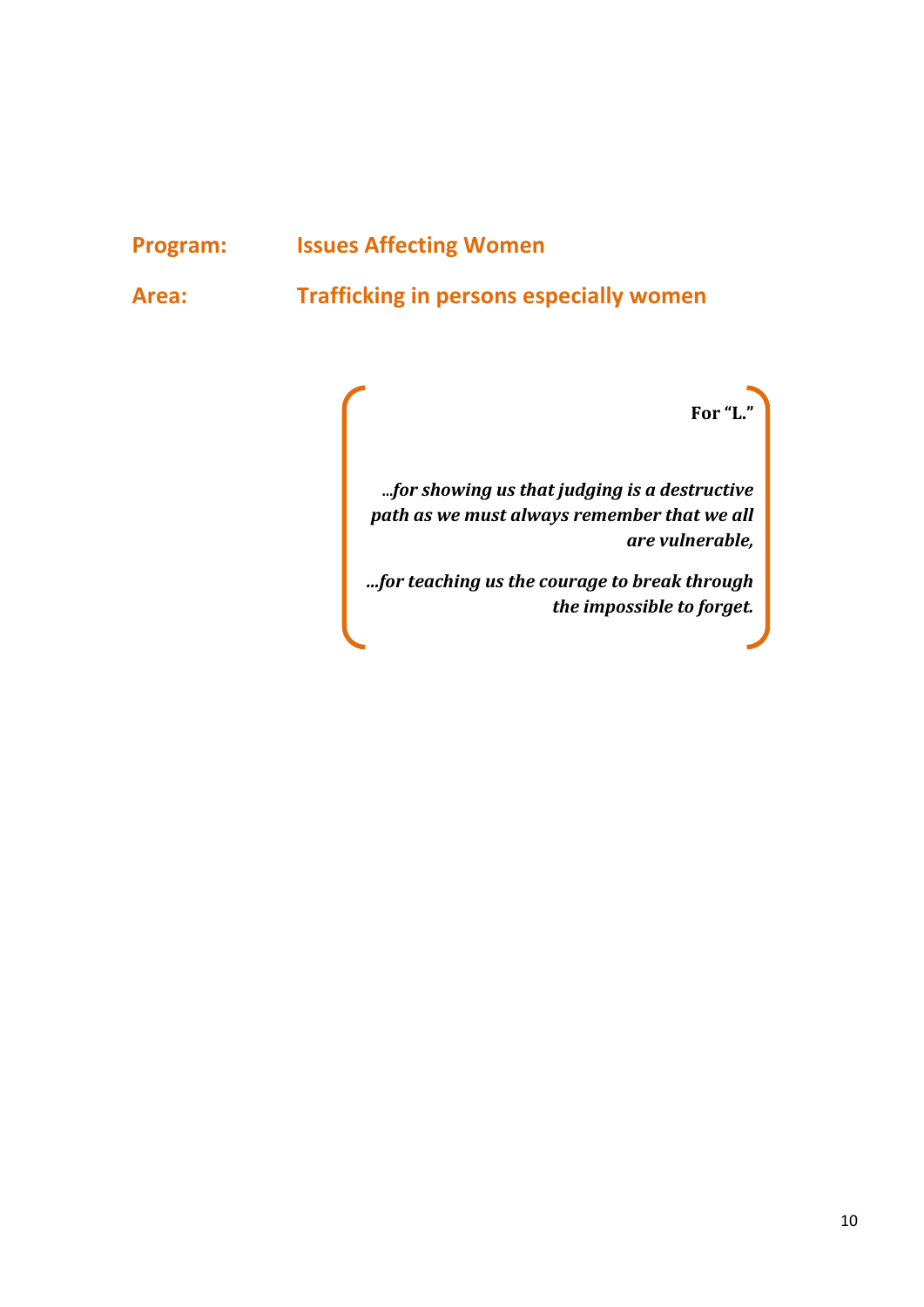#### **Priorities and methodologies**

#### Threats

While reflecting on the situational analysis of the TiP phenomena and on the country response efforts described in the evidence-based Reports and Studies developed by the International Center "La Strada" and partner organizations2, it leads us to the following high **priority threats,** which will be our main focus for 2016-2020:

- 1. New challenges of TiP, in the context of current regional migration crisis, posed on the national prevention efforts.
- 2. Encountered problems of accessibility to protection and support services for (all) trafficked persons.
- 3. Lack of a clear, effective and sustainable national AT strategy for the next policy cycle.
- 4. Insufficient connection between national AT policy and data collection and research.

#### Methodology

**.** 

"La Strada" will contribute to addressing these threats by pursuing a multidimensional, systemic methodology by combining activities shaped under 4 pillars:

- $\div$  Prevention and early intervention,
- Protection, safety and justice,
- Public policies,
- Data and research.

This Strategic Plan provides for gradually phasing-out from the AT area<sup>3</sup>. While this approach refers to activities on capacity building (maintaining a reactive response only) and partially on prevention, "La Strada" will continue to act as a watch dog and, eventually will get involved in strategic litigation.

Another important point of this Strategic Plan is a presumed new risk group to TiP that the organization intends to target and namely foreign citizens who are at risk to TiP and/or smuggling to /via Republic of Moldova (please refer to the threats above). Hence, the final decision will be taken based on the findings and recommendations of the evaluation exercise aimed at mapping vulnerabilities of third country nationals.

In order to achieve the goals set, we will leverage and engage the following in house knowledge, services and tools built with dedication over the last 15 years:

- Legal and public policy expertise;
- Research capacity using methodologies based on the international standards;
- National Toll-Free Hot-Line for vulnerable migrants and Hot-Line call database;
- Information portal targeting at-risk group[s www.migratiesigura.md;](http://www.migratiesigura.md/)
- Educational programs for wide range of professional groups on counteracting TiP;
- Experience in organizing and conducting awareness raising and informational campaigns for at-risk groups;
- Experience in lobby & advocacy, elaboration of theoretical concepts/publications/normative acts;
- International training, research and legal expertise.
- International lobbying and advocacy campaigns in partnership with La Strada Association and GAATW.

<sup>2</sup> International Center "La Strada", Moldova, "Ex-post independent evaluation of the Implementation of the National Plan to prevent and combat trafficking in human beings (2010-2011 and 2012-2013 periods of time)", Daniela Misail-Nichitin, (Chisinau: OSCE Mission to Moldova, 2014). See: [http://www.antitrafic.gov.md/lib.php?l=en&idc=31;](http://www.antitrafic.gov.md/lib.php?l=en&idc=31)

La Strada Express Issue #6 "Coordination as a New Style of Policy management in Anti-Trafficking Field" (Chisinau: International Center "La Strada", Moldova, 2014). See: [http://www.lastrada.md/publicatii/ebook/La\\_Strada\\_express6\\_en\\_f.pdf;](http://www.lastrada.md/publicatii/ebook/La_Strada_express6_en_f.pdf)

<sup>&</sup>quot;The impact of the Republic of Moldova Anti-trafficking Policy on the Trafficked Persons Rights" (Chisinau: International Center "La Strada", Moldova, 2013), Tatiana Fomina, See: http://migratiesigura.lastrada.md/en/reports/.

<sup>&</sup>quot;Management of state policies in combating human trafficking. Experience of the Republic of Moldova, (Chisinau: IOM and International Center "La Strada" Moldova, 2012), Tatiana Fomina. Se[e http://www.antitrafic.gov.md/lib.php?l=ro&idc=30.](http://www.antitrafic.gov.md/lib.php?l=ro&idc=30)

<sup>3</sup> Report "Evaluation of the La Strada Strategic Plan implementation 2012-2014", Gheorghe Caraseni – Evaluator, December 2014; 4.4 Controversial issues;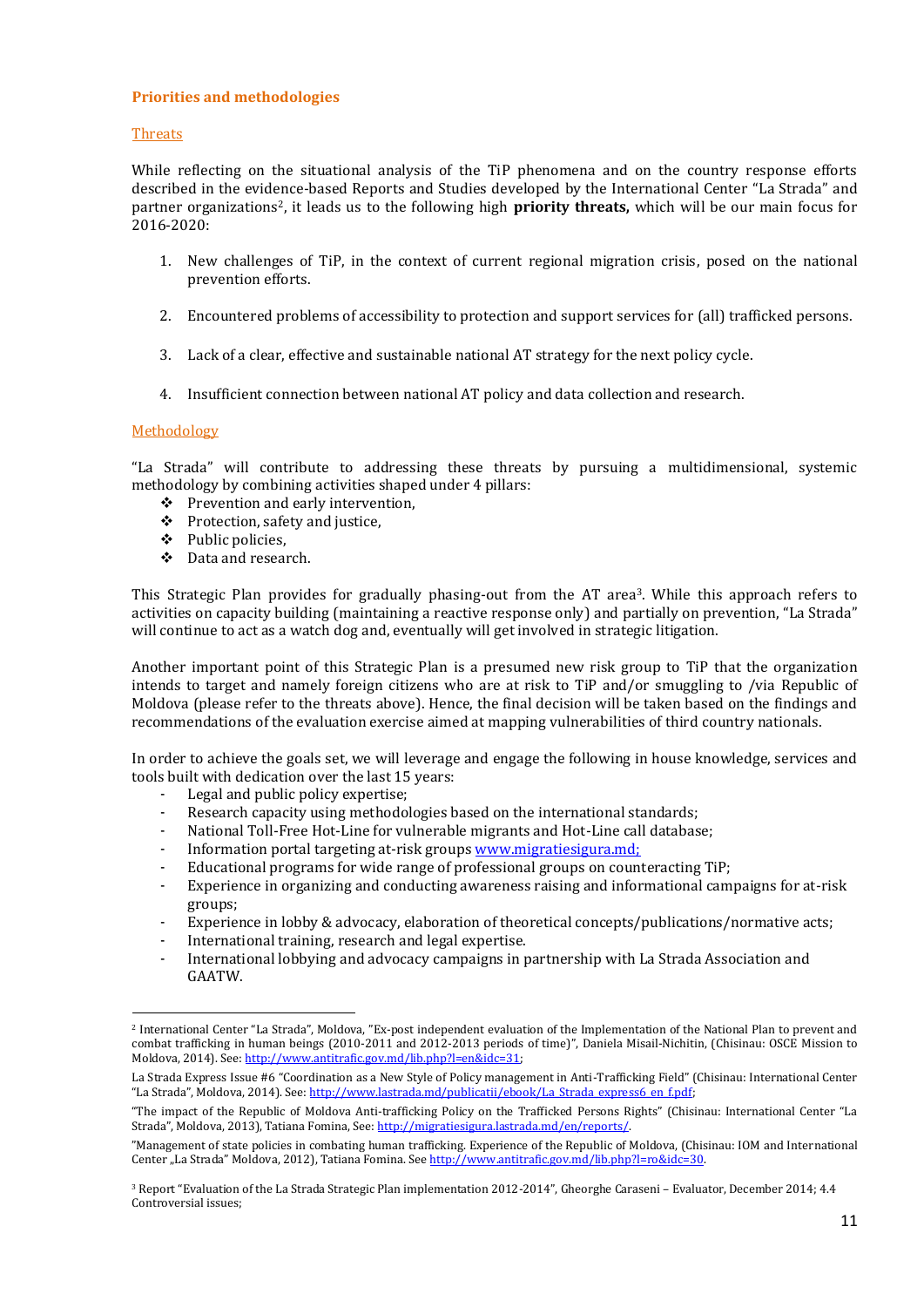#### Assumptions

The following assumptions, as external enablers to reach positive transformation, will guide our work across all goals and activities:

- The Government of the Republic of Moldova will implement the National Action Plan of the Association Agreement RM-EU with due attention to the provisions related to fighting trafficking in persons and migrants smuggling;
- Permanent Secretariat of the NCCTHB will continue to receive political support and will play a leading role in the coordination of joint actions of state agencies, civil society organizations and other AT stakeholders for advancing legal AT framework;
- National Employment Agency will continue implementing the bilateral agreement for the facilitation of employment of Moldovan migrants in Israel;

#### Monitoring & Evaluation

The following impact indicators will be used as a baseline - foundation for measuring/assessing the success in this Program area after its implementation by comparing future and past values*:*

|    | <b>Impact indicators</b>                                                                                                                                                                                                                                                                                                                                                                                                                                                                                                                                                        | <b>Means of verification</b>                                                                                                                                                            |
|----|---------------------------------------------------------------------------------------------------------------------------------------------------------------------------------------------------------------------------------------------------------------------------------------------------------------------------------------------------------------------------------------------------------------------------------------------------------------------------------------------------------------------------------------------------------------------------------|-----------------------------------------------------------------------------------------------------------------------------------------------------------------------------------------|
| 1. | Evidence<br>(potential)<br>that<br>at-risk<br>groups<br>migrants/potential<br>and<br>presumed<br>trafficked<br>persons and immigrants from the Middle East area<br>that are at disproportionately high risk of being<br>trafficked) are able to receive individual counselling<br>related to (i) safe migration; (ii) referral to relevant<br>services and (iii) opportunities for the employment<br>abroad;                                                                                                                                                                    | Number (progress) of potential and<br>presumed trafficked persons from rural<br>immigrants/third<br>and<br>country<br>area<br>nationals who seek individual counseling<br>and guidance; |
|    | 2. Evidence that all presumed trafficked persons, incl.<br>third country nationals, counseled by "La Strada",<br>obtain information about their rights and available<br>specialized services in a form easy to perceive and<br>understand;                                                                                                                                                                                                                                                                                                                                      | Number (progress) of presumed trafficked<br>persons - immigrants who seek assistance<br>and are referred to specialized services<br>responding to their individual needs;               |
| 3. | Evidence that the recommended model for the next<br>strategic AT policy cycle is developed considering<br>best innovative practices and implemented by the<br>Permanent Secretariat of the NCCTP as body<br>responsible for drafting such policy documents;<br>evidence that the opinion of potential and<br>presumed trafficked persons, incl. immigrants is<br>taken into account whenever revisions of the AT<br>legal and regulatory framework, incl. public policy<br>documents in AT area (NAP and AT Strategy or<br>Strategic NAP) for next policy cycle are formulated; | Text of the revised AT legislation and<br>updated policy document (NAP and AT<br>Strategy or Strategic NAP);                                                                            |

4. Evidence that mapping vulnerabilities of third country nationals to TiP and smuggling are conducted while evaluation of NRS Strategy 2009- 2016 is conducted following La Strada recommendations and reliable information is obtained; respective recommendations are elaborated and shared with Permanent Secretariat of the NCCTP – state body, responsible for elaborating/updating national AT policy and main AT stakeholders.

Text of the evaluation Report on SNR implementation;

Text of the Study Report on vulnerabilities of third country nationals to TiP and smuggling.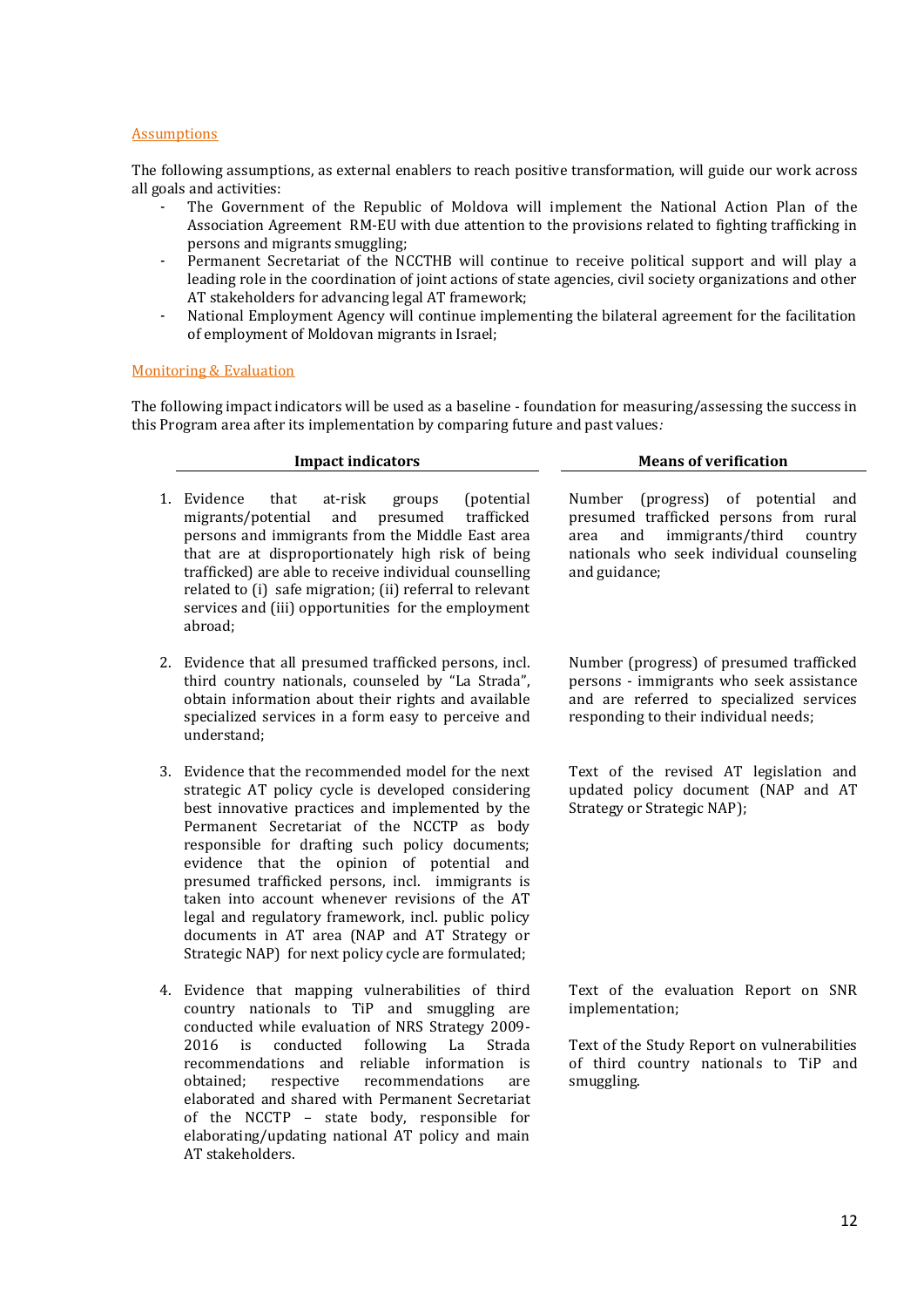#### **Goals**

The **Strategic Goal** for the coming 5 years in the area of counteracting trafficking in persons especially women is to contribute to streamlining implementation of national anti-trafficking policies, securing that the rights of all trafficked persons and at-risk group are protected in practice in the Republic of Moldova.

To reach this Strategic Goal, the following **Program Goals** in the area of counteracting trafficking in persons especially women should be achieved:

| Pillar                                        | <b>Program Goal</b>                                                                                                                                                                                                                                                                                                                                                                                              | Impact                                                                                                                                                                             |
|-----------------------------------------------|------------------------------------------------------------------------------------------------------------------------------------------------------------------------------------------------------------------------------------------------------------------------------------------------------------------------------------------------------------------------------------------------------------------|------------------------------------------------------------------------------------------------------------------------------------------------------------------------------------|
| <b>Prevention &amp; Early</b><br>Intervention | To contribute to reducing vulnerability of at-<br>risk group to continuous threats of human<br>trafficking<br>"La Strada" will focus on informational,<br>educational and counselling measures, deriving<br>from new trends of TiP, targeting potential<br>migrants, especially youth and women and on<br>measures facilitating access of migrants to<br>foreign labor markets in fair and secure<br>conditions. | At-risk group empowered to take<br>and<br>safeguarded<br>informed<br>decisions and actions related to<br>migration.                                                                |
| Protection, Safety<br>and Justice             | To secure access to protection and support<br>services for all trafficked persons<br>"La Strada" will continue to use its current<br>capacities and tools, as well as to extend its<br>network to respond to the needs of all identified<br>trafficked persons irrespective of the legal status<br>and nationality.                                                                                              | All<br>identified<br>(presumed)<br>trafficked persons benefit from<br>the full spectrum of their rights.                                                                           |
| <b>Public Policies</b>                        | To support the Government in streamlining<br>national anti-trafficking policies<br>La Strada will focus on fostering a strategic<br>national AT policy document, responsive to the<br>needs and interests of all trafficked persons<br>irrespective of the legal status and nationality.                                                                                                                         | Government and other public<br>authorities are held accountable<br>for their obligations to secure<br>protection of the rights of all<br>trafficked persons and at-risk<br>groups. |
| Data & Research                               | To contribute to decision making process by<br>providing qualitative data and information<br>La Strada will conduct research on TiP and<br>associated phenomena with emphasis on trends<br>and challenges as well as on national response<br>using both in-house and external data.                                                                                                                              | National response to TiP and<br>associated phenomena consider<br>the results of the researches                                                                                     |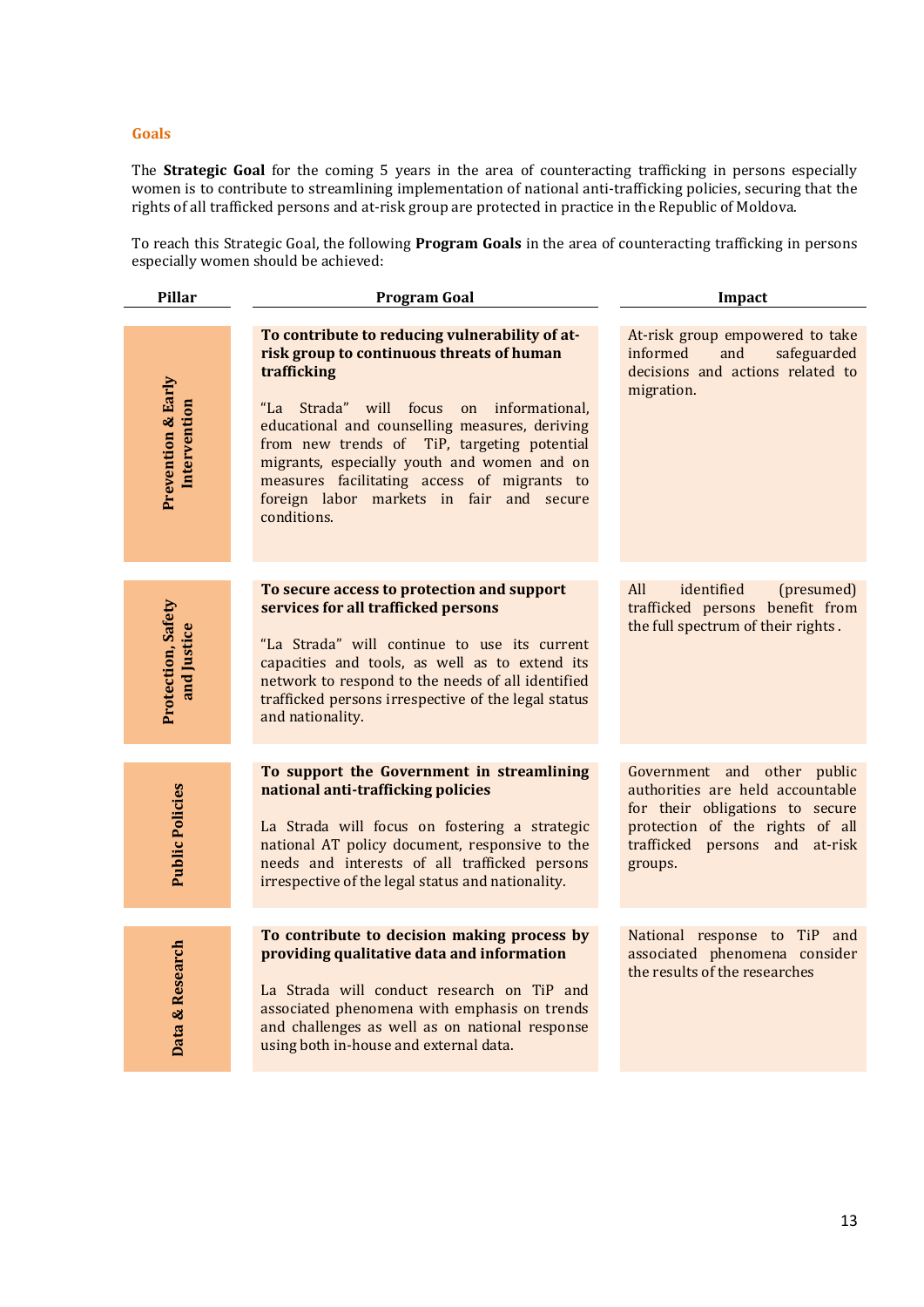## **Key Outcomes**

## **Prevention & Early Intervention**

- The level of knowledge of at-risk group about new trends of TiP phenomenon is increased through ensuring information on risks, protection mechanisms and counseling available and accessible to at least 3,000 persons including 1,500 youth.
- The issue of TiP is continuously kept high on the society agenda and regularly reflected in mass media reaching out to at least 100,000 people.
- Labor migrants are facilitated access to foreign labor markets in fair and secure conditions through bilateral employment agreements between Moldova and other countries.

## **Protection, Safety & Justice**

- Information on services and support programs for victims is available to trafficked persons through counseling and hotline available 7/12.
- Interests and needs of the survivors of TiP are covered, securing access to specialized services and legal assistance.

## **Public Policies**

- Government's national AT policy is more progressive and its implementation is improved through "La Strada" support and advocacy.
- Needs and interests of all survivors of TiP are reflected in the strategic agenda of key decision-makers as informed by "La Strada's" recommendations.
- Government efforts are under continuous monitoring by "La Strada" through ongoing dialogue and promoting EU standards which fosters identification and dissemination of good practice.

#### **Data & Research**

Reliable data about effects of TiP and impact of AT policy are available to key decision-makers so that they can produce necessary change at all levels.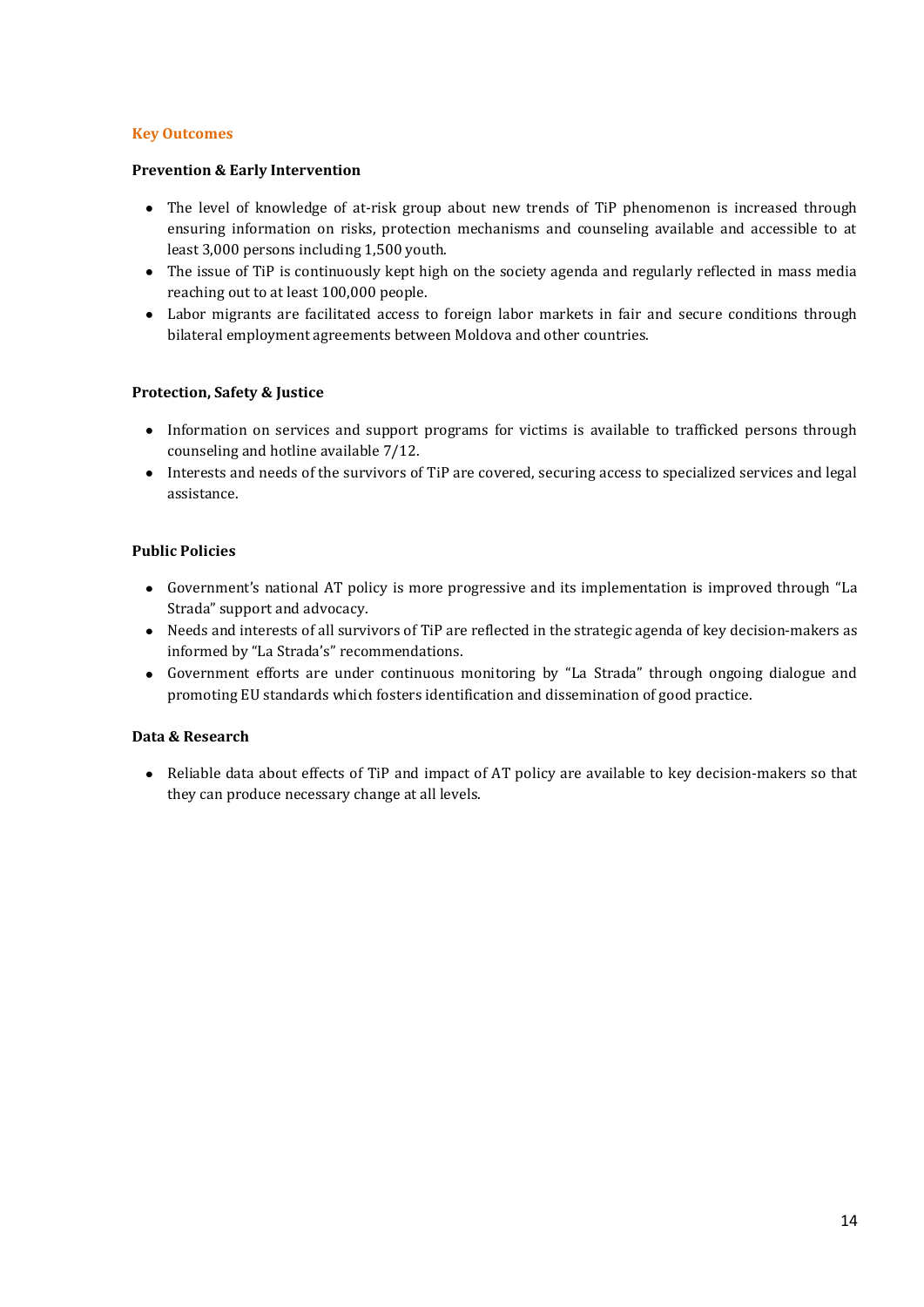# **Program: Issues Affecting Women**

**Area: Violence against women and domestic violence**

**For Mariana** 

*… a dedicated women's right defender,*

*an inspiring team member,*

*a good friend.*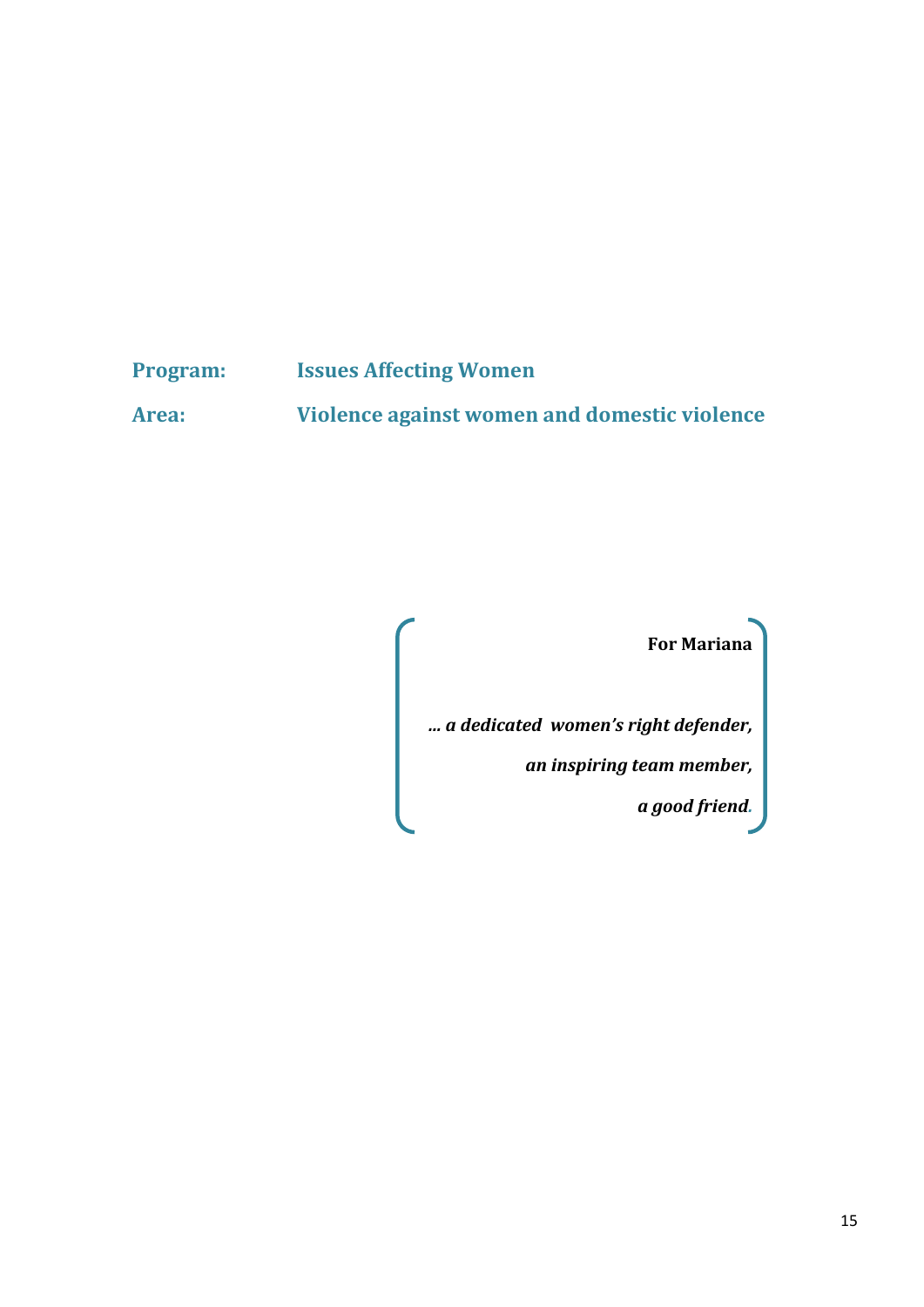#### **Priorities and methodology**

#### **Threats**

Reflecting on the current state of affairs and looking into the evidence-based Reports and Studies developed by the International Center La Strada and partner organizations4, leads us to the following high **priority threats** to women and girls, which will be our main focus for 2015-2018:

- **1.** High level of tolerance of gender-based violence within society and response system, men and boys are not targeted and are simply bystanders of domestic violence.
- **2.** Accessibility to adequate protection and support services for all women affected by DV and SV still encounters systemic deficiencies.
- **3.** Professionals' response to DV and SV against women still reflects a serious level of incompetence knowledge and skills – stressed by gender-based stereotypes. This threat is particularly evident in cases of SV.
- **4.** Legal protection leverages and mechanism for victims of SV are alarmingly deficient and defective putting the burden of proof on the women affected by SV while victims of DV cannot benefit immediate protection.
- **5.** National policy on fighting DV and SV is not sufficiently connected with qualitative data.

## Methodology

1

La Strada will contribute to addressing these threats by pursuing a multidimensional, systemic approach combining activities shaped under 5 pillars:

- **Prevention and early intervention,**
- **Protection, safety and justice,**
- Capacity building,
- Public policies.
- Data and research.

For the coming 5 years, starting with this Strategic Plan, we have accepted the challenge of addressing the issue of sexual violence against women as part of the efforts to address violence against women. "La Strada" has first put this issue on internal agenda back in 2014 when first cases of sexual offenses against women and girls have been registered with the organization and the clients, the lawyers and psychologists working on the cases signaled the serious impediments in securing restorative justice for women. Hence, "La Strada" proceeded to researching and studying the issue, interviewing women affected by SV, questioning front-line specialists and judiciary, reviewing of the current legal leverages and mapping available services. These findings, conclusions and recommendations<sup>5</sup> encouraged and guided us in our decision process.

In order to achieve the goals set, we will leverage and engage the following in house knowledge, services and tools built with assiduity over the last 15 years:

- Peer-to-Peer Educators Program to encourage and build violence-free relationship among youth;
- Thematic library, stock of and experience in conceptualizing dedicated awareness campaigns and materials to promote 0-tolerance to DV;

<sup>4</sup>Study on observance of the rights of domestic violence victims in the assistance and protection systems of the Republic of Moldova, International Center La Strada, 2013 http://www.lastrada.md/publicatii/ebook/Violenta raport engl\_final.pdf Fact-based Survey "Existing practices on access to justice for victims of domestic violence and the realization of their rights to legal assistance in the Republic of Moldova", International Center La Strada and OSCE Mission to Moldova, 2014 [http://www.lastrada.md/publicatii/ebook/A5-Raport\\_DV\\_24\\_02\\_2015.pdf](http://www.lastrada.md/publicatii/ebook/A5-Raport_DV_24_02_2015.pdf)

Sociologic Survey "Opinions, perceptions and experiences of young people in families/couples experiencing domestic violence" International Center La Strada and CBX-Axa 201[4 http://www.lastrada.md/publicatii/ebook/Report\\_Violence\\_eng.pdf](http://www.lastrada.md/publicatii/ebook/Report_Violence_eng.pdf) Analytical Report "Retrospective into the domestic violence phenomena" based on Trust-Line 5 years calls analysis, International Center

La Strada, 2015 <u>http://www.lastrada.md/publicatii/ebook/Report\_5\_years\_TrustLIne\_2014\_en.pdf</u><br>5\_ct\_deDeemet\_fFerencesence.com/publications.com/publications.com/publications.com

Study Report "Ensuring access for the victims of sexual violence to adequate legal and social protection", International Centre La Strada, 2015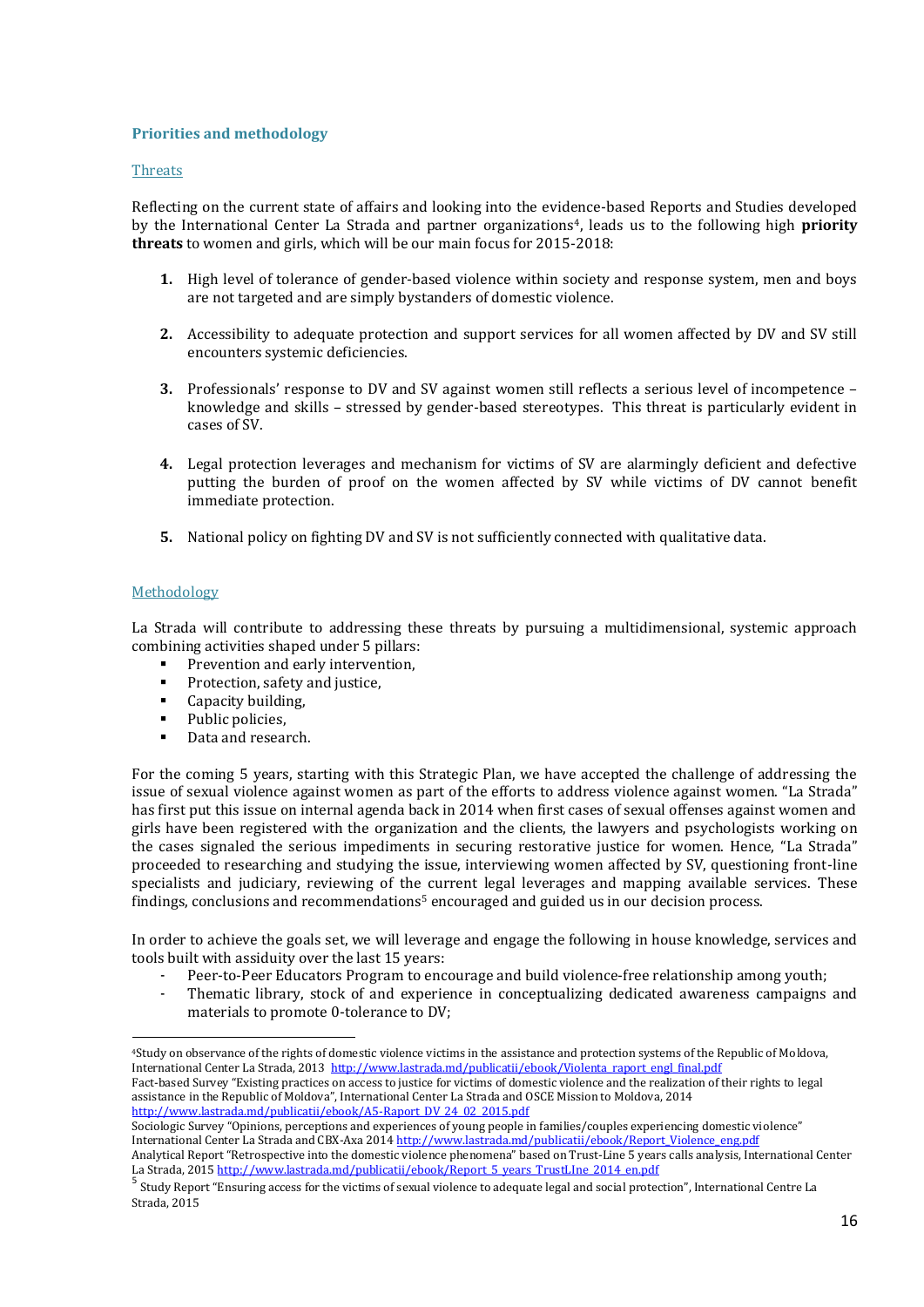- National Toll-Free Trust-Line for women affected by DV;
- Legal counseling and representation and Psychological Evaluation Reports development in support of women affected by DV in contact with the justice system;
- Capacity building experience and toolkits aimed at professionals in contact with women affected by DV:
- Provision of legal and public policy expertise to the Government of the Republic of Moldova in streamlining women rights protection policies;
- Experience in lobby & advocacy, elaboration of theoretical concepts/publications;
- Data management system and analytical capacities;

#### Assumptions

The following assumptions, as external factors to reach positive transformation, will influence our work across all goals and activities:

- The Government of the Republic of Moldova will stay committed to signing the Istanbul Convention by 2016 for which purpose a new law has been prepared;
- The national Coalition members "Life without violence" will channel efforts into increasing standards of the VDV protection while using its common voice to streamline such into national policies;
- The Law No. 129 adopted in 2012 on the accreditation of social service providers and which included the list of services eligible for state funding will be operationalized and used by the Government bodies to streamline partnerships for better serving the women affected by violence;

#### Monitoring & Evaluation

The following impact indicators will be used as a baseline - foundation for measuring/assessing the success in this Program area after its implementation by comparing future and past values*:*

| <b>Impact indicators</b><br>Evidence that general public,<br>1.<br>community members<br>and<br>youth have better knowledge<br>about DV and SV, and are pro-<br>active in seeking counseling<br>and/or reporting.                     |                 | <b>Means of verification</b>                                                                                                                                                                                                                                                                                                                                                                                                                                                                                                                                                                                                                                                                                          |  |
|--------------------------------------------------------------------------------------------------------------------------------------------------------------------------------------------------------------------------------------|-----------------|-----------------------------------------------------------------------------------------------------------------------------------------------------------------------------------------------------------------------------------------------------------------------------------------------------------------------------------------------------------------------------------------------------------------------------------------------------------------------------------------------------------------------------------------------------------------------------------------------------------------------------------------------------------------------------------------------------------------------|--|
|                                                                                                                                                                                                                                      |                 | Number (progress) of persons, focusing on youngsters<br>and men, aware about SV and DV as violation of HR;<br>Dimension and depth of feedback from public on media<br>$\overline{\phantom{a}}$<br>campaigns;<br>Number/quality of media titles covering issues of DV and<br>SV;<br>Number/quality (progress) of calls received at Trust-<br>Line for Women;                                                                                                                                                                                                                                                                                                                                                           |  |
| Evidence that all victims of DV<br>2.<br>and SV, counseled by "La<br>Strada", obtain information<br>about their rights in a form<br>easy<br>to<br>perceive<br>understand,<br>available specialized services<br>and legal protection. | and<br>received | Number (progress) / type of counseling/intervention<br>$\overline{\phantom{a}}$<br>requests registered with the Trust-Line,<br>Number (progress) of referrals to specialized services<br>made available in response to individual needs,<br>Number of beneficiaries, women and children, receiving<br>$\overline{\phantom{a}}$<br>legal counseling and representation,<br>Number of strategic litigation cases handled,<br>Number of Psychological Evaluation Reports prepared<br>upon request of law enforcement and attorney.                                                                                                                                                                                       |  |
| 3.<br>Evidence that the educational<br>system, service providers, law<br>enforcement and judiciary<br>system stakeholders have the<br>to<br>capacity<br>response to cases of SV and<br>DV.                                           | adequately      | "Harmonious relationship in a family" course integrated<br>$\blacksquare$<br>in school curricula.<br>Psychological<br>Evaluation<br>Report<br>correspond<br>to<br>$\overline{\phantom{a}}$<br>international practices, are used by practitioners in<br>support of the case,<br>Training module on counteracting SV is elaborated and<br>$\overline{\phantom{a}}$<br>considered for institutionalization for law enforcement<br>and judiciary,<br>Number of law enforcement and judiciaries expressing<br>interest to attend training course on combating SV,<br>Text of relevant strategic documents approved by the<br>$\blacksquare$<br>National Coalition "Life without violence" as commonly<br>shared standards. |  |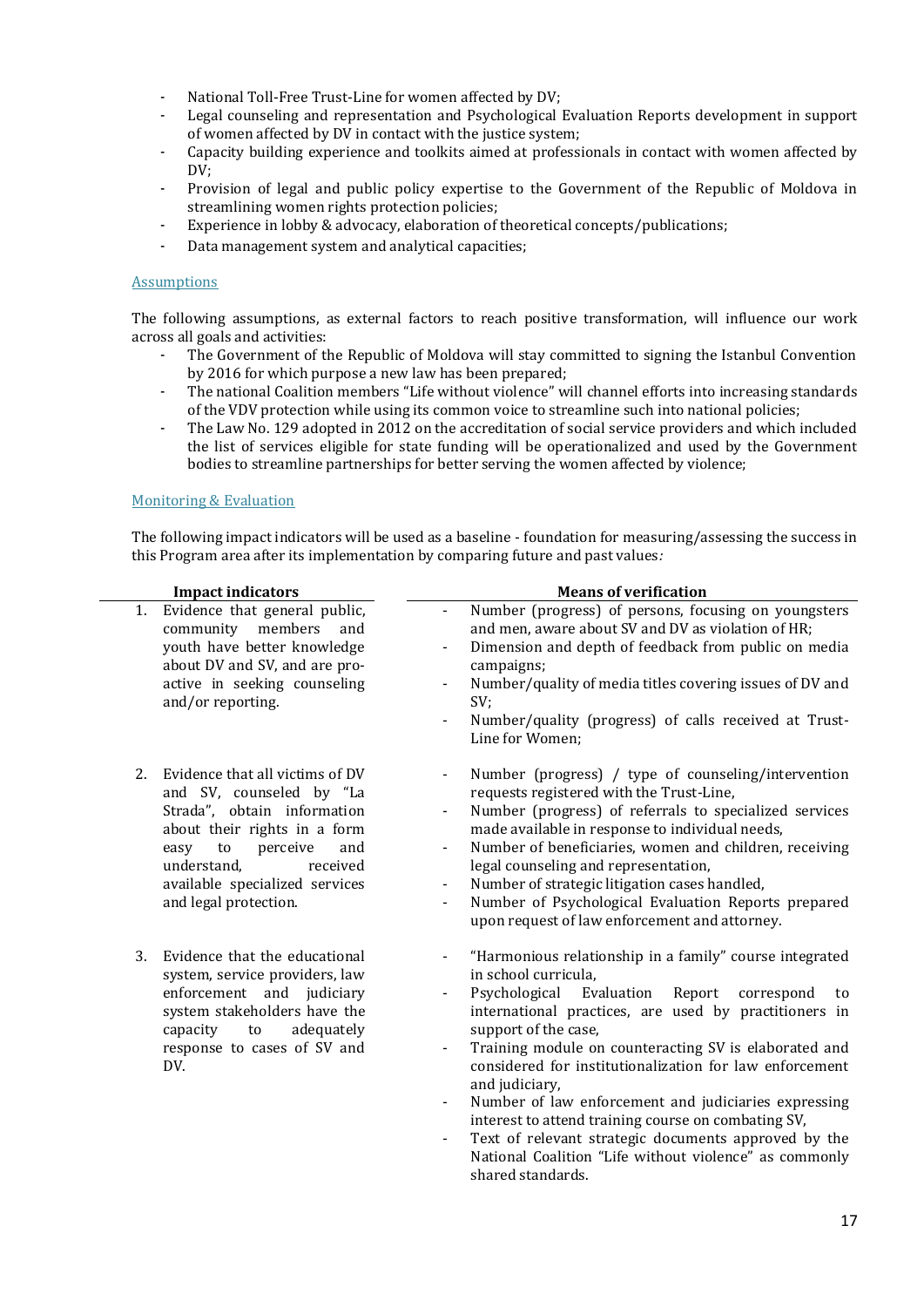- 4. Evidence that advocacy and expert support to the Government of RM led to revision of legal and regulatory frameworks,<br>including public policy including public policy documents , ensuring better protection of women and girls against violence, particular DV and SV.
- 5. Evidence that main policy documents on VAW and DV reflect reliable data provided, recommendations on prevention and response are incorporated in Strategy and NAP on prevention and combating VAW and DV are taken into account.
- Text of revised VAW, DV and SV related practices, legislation and policy document (ex.: Strategy on prevention and combating VAW and DV, NAP);
- Text of the bill to advance law on fighting SV endorsed and proposed for approbation;
- Text of recommendations to the external monitoring mechanisms;
- Text of agendas of high-level Government meetings addressing VAW, DV and SV issues;
- All relevant stakeholders and institutions have received "La Strada" findings and recommendations on SV and DV, elaborated and used as well for targeted roundtables, presentation and press conferences.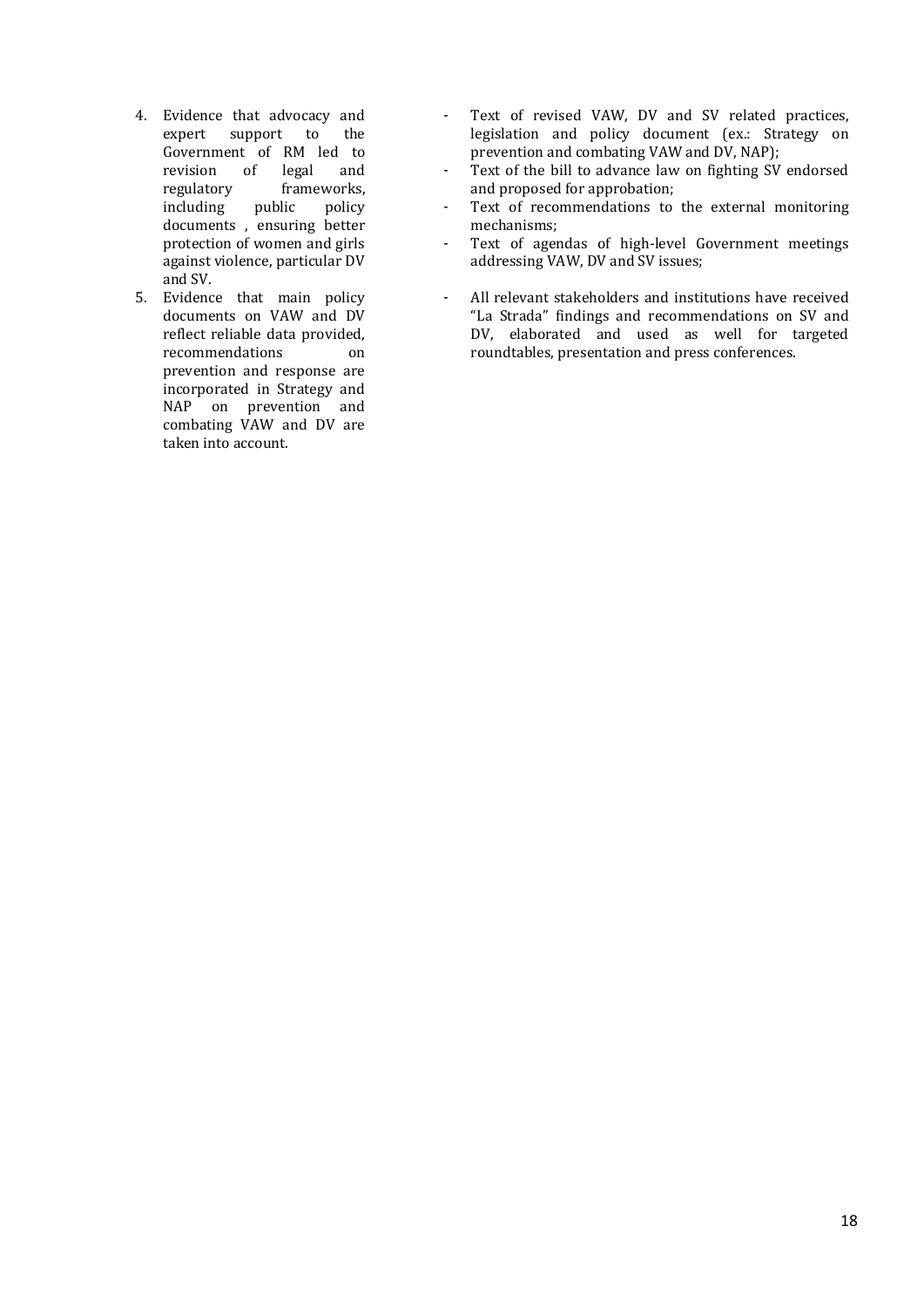## **Goals**

The **Strategic Goal** for the coming 5 years in the area of violence against women and domestic violence is to ensure that the rights of women affected by violence and of at-risk groups are respected, protected and fulfilled in practice in the Republic of Moldova.

To reach this Strategic Goal, the following **Program Goals** should be achieved:

| <b>Pillar</b>                         | <b>Program Goals</b>                                                                                                                                                                                                                                                                                                                                                                                                     | Impact                                                                                                                                                                    |
|---------------------------------------|--------------------------------------------------------------------------------------------------------------------------------------------------------------------------------------------------------------------------------------------------------------------------------------------------------------------------------------------------------------------------------------------------------------------------|---------------------------------------------------------------------------------------------------------------------------------------------------------------------------|
| Prevention &<br>intervention<br>early | To raise public awareness about VAW and to reduce<br>vulnerability of women to SV and DV<br>"La Strada" will provide information and will contribute<br>to educating the general public and youth (boys and<br>girls) on taking a pro-active role to reducing tolerance to<br>SV and DV.                                                                                                                                 | Individual<br>attitudes<br>and<br>behaviors<br>within<br>the<br>community reflect that SV<br>against women and DV is not<br>acceptable.                                   |
| Protection, safety and                | To ensure availability and accessibility to specialized<br>services and legal protection for women and girls<br>affected by DV and SV in contact with justice system<br>"La Strada" will broaden its capacities and expertise to<br>respond to informational, legal and psychological needs<br>of women and children affected by DV and SV via direct<br>services and referral to specialized services country-<br>wide. | Women<br>children<br>and<br>affected by SV and DV are<br>safe and kept free from<br>harm.                                                                                 |
| Capacity building                     | To contribute to the development of capacities of<br>professionals to effectively address cases of SV and<br>DV against women<br>"La Strada" will provide knowledge and build skills of<br>front-line specialists and service providers to render<br>services to women and children affected by DV and SV,<br>based on timely, victim centered and individually<br>tailored approach.                                    | Specialists understand DV<br>SV<br>against women,<br>and<br>leading to the emergence of<br>specialized protection and<br>assistance<br>for<br>services<br>affected women. |
| olicies<br>Public p                   | To contribute to enhancing Government response to<br>DV and SV<br>"La Strada" will advocate for the adjustment of national<br>public policies to the international and regional<br>standards on combating SV and DV, for the emergence of<br>a coordination mechanism in support of proper<br>implementation of laws at central and local levels.                                                                        | National legal framework<br>defines a protection policy<br>centered on rights of women<br>affected by SV and DV.                                                          |
| Data and<br>research                  | To contribute to decisions making processes at all<br>levels by offering qualitative information and data<br>La Strada will research on and make available qualitative<br>and quantitative information and data reflecting on the<br>root causes and evolutions in the areas of interest.                                                                                                                                | Positive change in decisions<br>making at all levels is sought<br>and enhanced by delivering<br>reliable information and<br>data.                                         |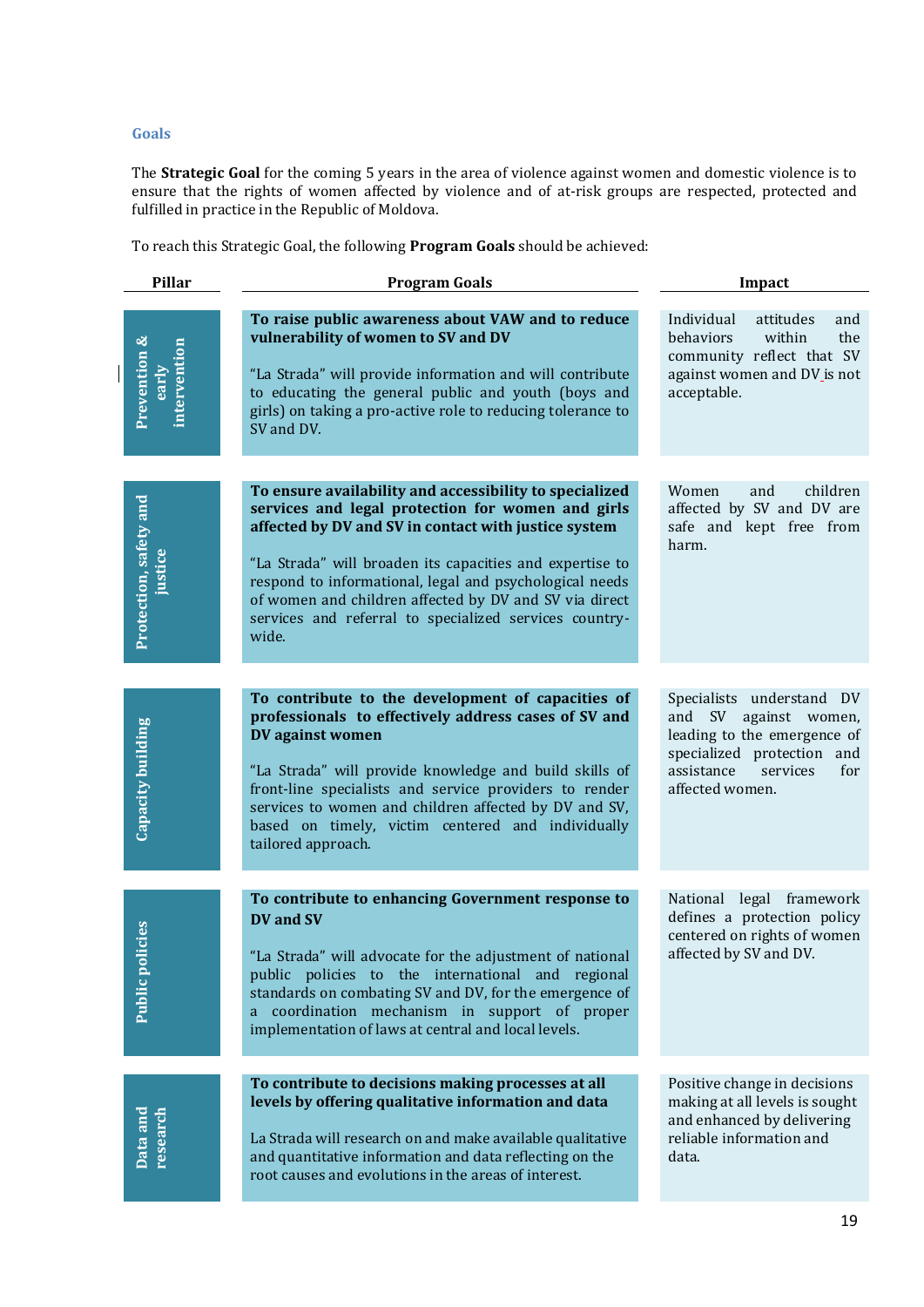## **Key Outcomes**

## **Prevention & Early intervention**

- General public understanding and awareness about DV is strengthened through national campaign for promote zero tolerance to DV reaching at least 100,000 persons.
- Youth is empowered to build harmonious relationships and respond at the first signs of violent behavior through peer-to-peer educators program on DV and out-reach and partnerships with local organizations at communities level reaching out to at least 4000 persons.
- Communities and individuals' engagement in preventing and responding to DV is increasing through Trust Line with at least 2000 individuals being counseled.

## **Protection, Safety & Justice**

- Interests and needs of the victims of DV and SV are covered in timely manner through provision of information about rights and services.
- Referral of women affected by DV and SV to specialized services (medical, psychological, social, etc.), primarily through Coalition "Life without Violence," is organized according to victims' needs.

## **Capacity Building**

- School course "Building harmonious relationships in family" is developed and validated.
- Capacities of service providers to address cases of DV, in particular psychological violence, are strengthened to respond to the legal protection needs of victims.
- Law enforcement and judiciary system stakeholders are sensitized to SV against women through training, development and integration of a professional training module into formal curricula to adequately address these cases.
- Good practices are shared within the Coalition "Life without Violence" strengthen partnership to effectively respond to DV.

## **Public policies**

- The Law on DV is amended and the National Strategy on Combating DV and VAW is developed.
- Government and local authorities take ownership and are kept accountable for implementing national policies on DV and SV through continuous monitoring by "La Strada" and CSO partners.

## **Data & Research**

- Data on the forms of and perceptions about DV as well as on national response are available to decision makers enabling them to produce change at all levels.
- Information on patterns, services and related bottlenecks in the area of protection and assistance of victims of SV/assault are available to decision makers enabling them to produce change at all levels.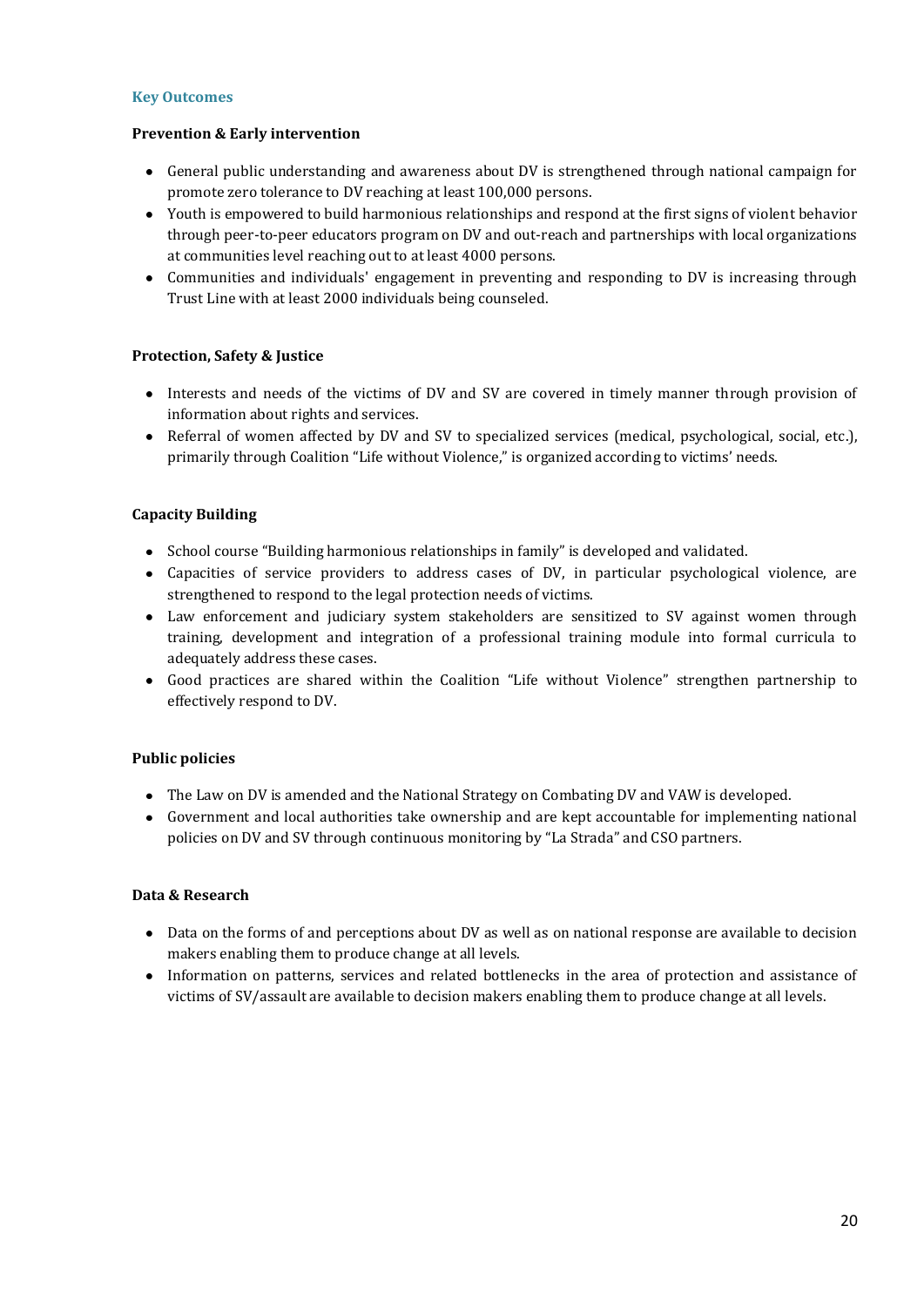# **Program: Issues Affecting Children**

**Area: Child online sexual exploitation and sexual abuse**

**For <<KityKat92>>**

*…for showing us the other side of the screen which is not what we see and perceive to be, but a more sophisticated and profound process of becoming something else,*

*…for opening to us windows and lines which cannot be deleted…*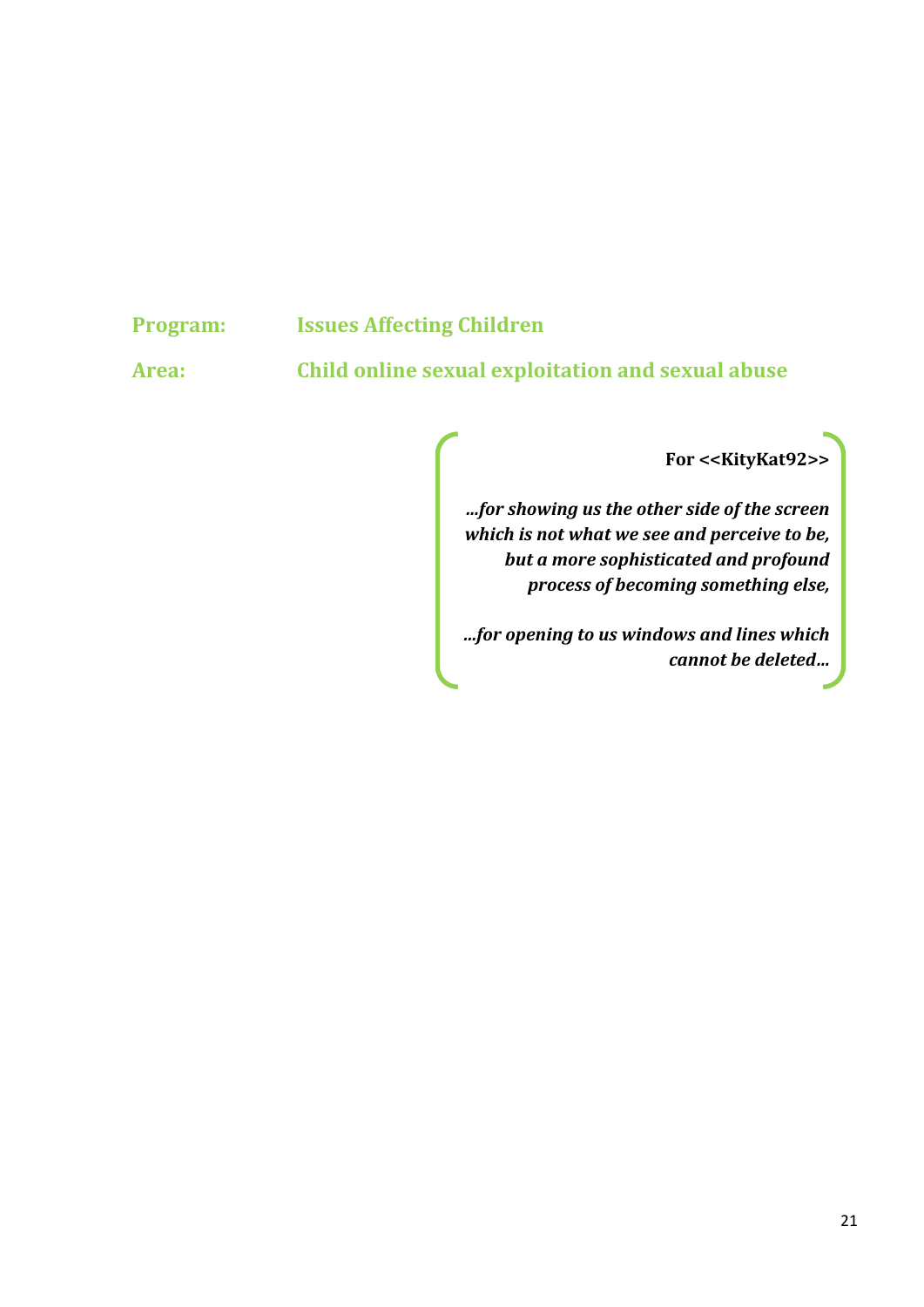#### **Priorities and methodologies**

#### Threats

The situation analysis of COSESA phenomenon in the Republic of Moldova, as well as the state response efforts briefly explained above, led us to the following high priority threats, which will be our focus for 2015- 2018:

- 1. Children's risky behavior online and lack of IT-literacy among children and parents regarding online safety, increasing their vulnerability online.
- 2. Stigmatizing social norms funneled also into the legal norms of the justice system, impeding perception of the child as reliable and trustful witness and adequate protection of the child as a vulnerable witness.
- 3. Lack of knowledge and tools to effectively investigate and prosecute COSESA undermining effective and sustainable response to COSESA by criminal justice system stakeholders.
- 4. Absence of a state platform/program/strategy to address comprehensively the complex issue of child safety online, maintaining status quo.
- 5. Profound vacuum of information related to child behavior online while official data on offenses is inconsistent and insufficient to assess the vulnerabilities.

#### Methodology

"La Strada" will contribute to addressing these threats by pursuing a multidimensional, systemic approach combining activities shaped under 5 pillars:

- Prevention and early intervention,
- Protection and justice,
- Capacity building,
- Public policies, and
- Data and research.

"La Strada" team has decided to temporarily hold activities related to the development of the online Hot-Line due to serious gap in the national legal and regulatory framework.

In order to achieve the goals set, the International Center "La Strada" will leverage and engage the following in house knowledge, tools and systems built with assiduity during the last 15 years:

- Informational porta[l www.siguronline.md,](http://www.siguronline.md/) online reporting system and online counseling capacities;
- Peer-to-Peer Educators Program to promote safety on-line among children and adolescents;
- Provision of legal expertise to the Government of Republic of Moldova in streamlining national child rights protection policies;
- Child-friendly interviewing Room and trained interviewers for vulnerable victims-witnesses within justice system;
- Legal representation and psychological evaluation reports in support of victim-witness during criminal proceedings;
- Child sexual exploitation identification and referral network;
- National Child Helpline 116 111;
- Capacity building programs for professionals on pro-active identification of and treatment of children victims of sexual offenses.
- Internal data management system and strong analytical capacities.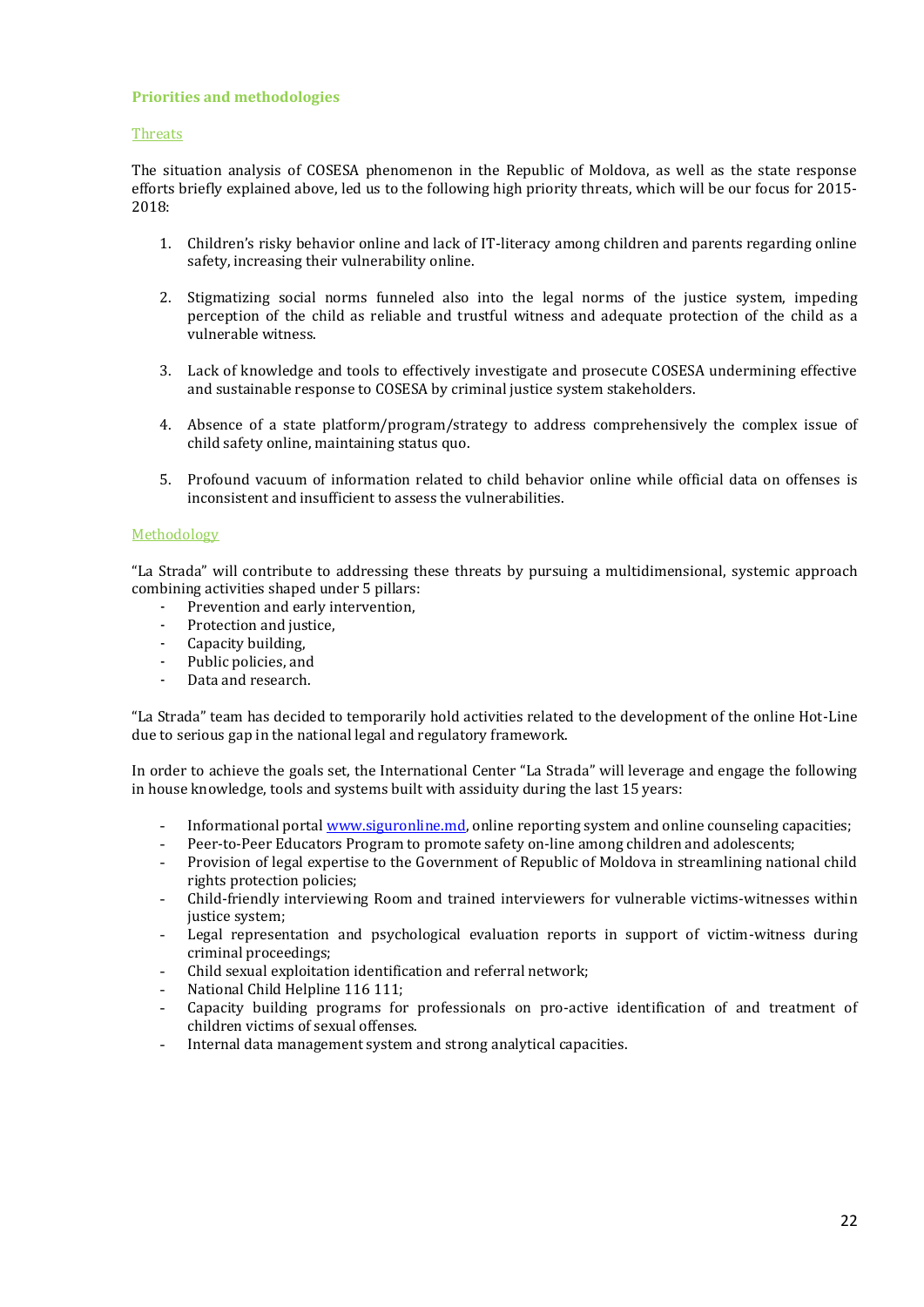#### **Assumptions**

The following assumptions, as external factors to reach positive transformation, will guide our work across all goals and activities:

- The Government of the Republic of Moldova will implement the National Action Plan of the Association Agreement RM-EU with due attention to the provisions related to protection of children against all forms of violence and abuse;
- The Government of the Republic of Moldova will stay committed to implementation of the National Child Protection Strategy for the period 2014-2020, which involves actions related to combatting COSESA;
- The Government of the Republic of Moldova will stay committed to fighting child sexual abuse online as set in the Declaration on the Launch of the Global Alliance against child sexual abuse online and its Guiding Principles;

#### Monitoring & Evaluation

The following impact indicators will be used as a baseline/foundation for measuring/assessing the success in this Program area after its implementation by comparing future and past values*:*

|    | <b>Impact indicator</b>                                                                                                                                                                                                        | <b>Means of verification</b>                                                                                                                                                                                                                                                                                                                                                                                                                                                                                                                                                                                                                                                                    |
|----|--------------------------------------------------------------------------------------------------------------------------------------------------------------------------------------------------------------------------------|-------------------------------------------------------------------------------------------------------------------------------------------------------------------------------------------------------------------------------------------------------------------------------------------------------------------------------------------------------------------------------------------------------------------------------------------------------------------------------------------------------------------------------------------------------------------------------------------------------------------------------------------------------------------------------------------------|
| 1. | Evidence that various groups of<br>children and society in general<br>have better knowledge about<br>online safety through offline and<br>online means and are able to<br>receive individual counselling<br>related to COSESA; | Number (progress) of children aware of basic rules<br>÷,<br>about online safety;<br>Number (progress) of internet users who spend<br>qualitative time on the info portal;<br>degree of popularity of products about safety online;<br>$\blacksquare$<br>Number (progress) of young internet users requesting<br>$\overline{\phantom{a}}$<br>information via available/developed online platform;<br>Number (progress) of children who request individual<br>counseling, both online and via Child Help Line;<br>Number / quality (progress) of media titles about<br>safety online issues;<br>Number of ICT stakeholders participating pro-actively<br>in the promoting safety online concepts; |
| 2. | Evidence that children affected<br>by COSESA receive specialized<br>services<br>during<br>criminal<br>proceedings;                                                                                                             | Number of children legally represented during<br>$\blacksquare$<br>criminal proceedings vs number/type of legal actions<br>avoided as harmful for the child;<br>Number of forensic interviews conducted/mediated in<br>specially build premises upon request of law<br>enforcement;                                                                                                                                                                                                                                                                                                                                                                                                             |
| 3. | Evidence that professionals in<br>the law enforcement, judiciary<br>and educational system have the<br>understand,<br>capacities<br>to<br>recognize and respond to cases<br>of COSESA;                                         | Training modules developed and institutionalized for<br>the law enforcement, judiciary;<br>Number<br>and progress of judiciary and law<br>$\blacksquare$<br>enforcement expressing interest to attend the training<br>course;<br>RR Program of children survivors of COSESA<br>$\blacksquare$<br>recommended by MSLPF and undertaken by service<br>providers;<br>Number and progress of requests for methodological<br>counseling child friendly interview procedures and<br>Psychological Evaluation Reports;                                                                                                                                                                                  |
| 4. | Evidence<br>that<br>advocacy<br>and<br>the<br>expert<br>support<br>to<br>Government of RM<br>led<br>to                                                                                                                         | Text of recommended improvements to COSESA<br>$\overline{\phantom{a}}$<br>related legislation, Child Rights Protection related<br>Strategies (ex.: Child Protection Strategy and Action                                                                                                                                                                                                                                                                                                                                                                                                                                                                                                         |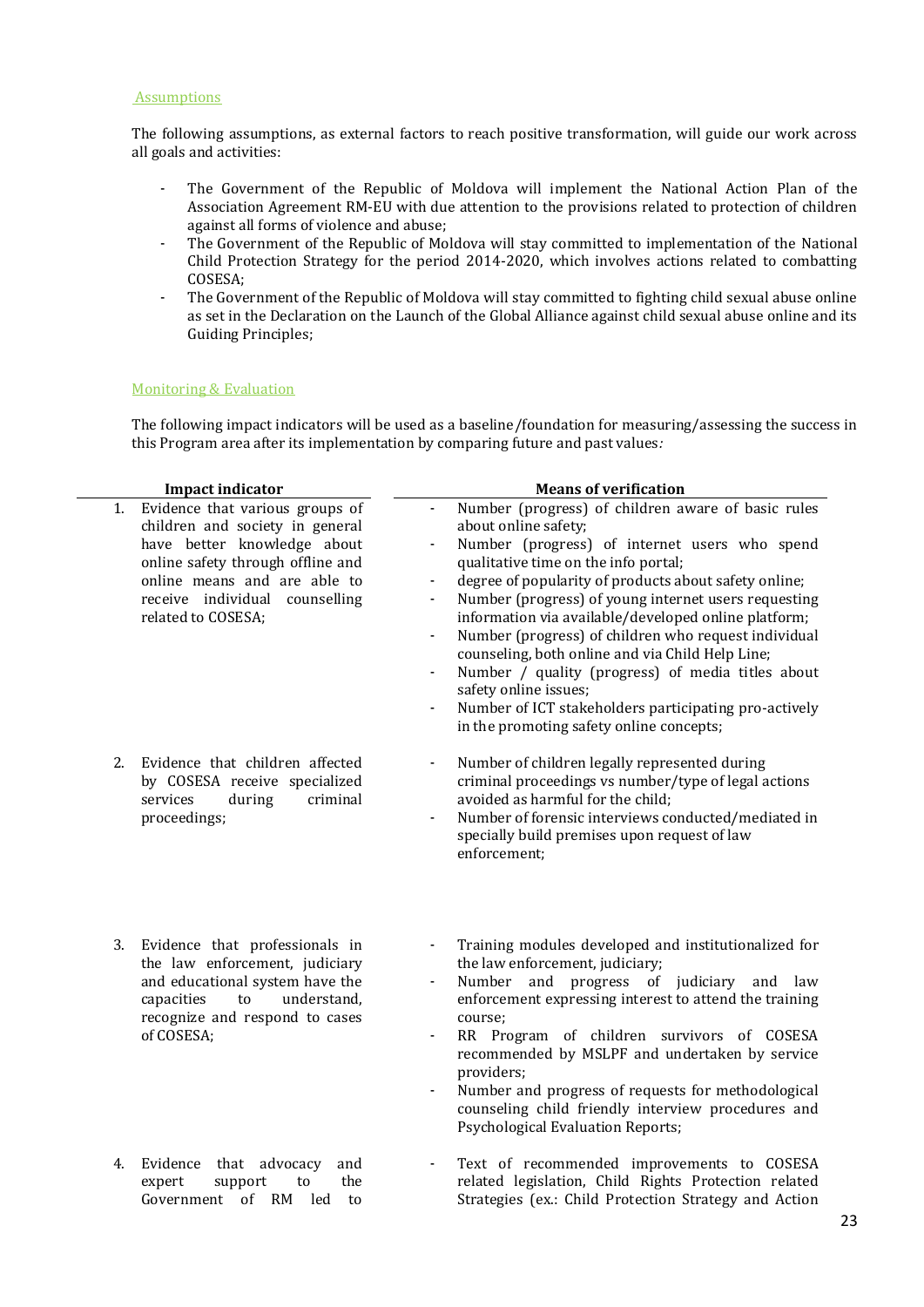revision of legal and regulatory frameworks, including public policy documents in COSESA area, ensuring better protection of children;

5. Evidence that main policy documents on child protection reflect reliable data provided on COSESA, recommendations on prevention and response are incorporated in COSESA Strategies and taken into account;

Plan, Cyber Security Plan, National AT Plan);

- Text of recommended national monitoring mechanism for COSESA combating commitments focusing on Lanzarote Convention;
- Mid-level financial framework of the MLSPF provides for the CHL financial support;
- Text of agendas of high-level Government meetings addressing COSESA;
- Text of recommendations to the external monitoring mechanisms
- All relevant stakeholders and institutions have received "La Strada" findings and recommendations on COSESA, developed and used also for targeted roundtables, presentation and press conferences, as well as for further research;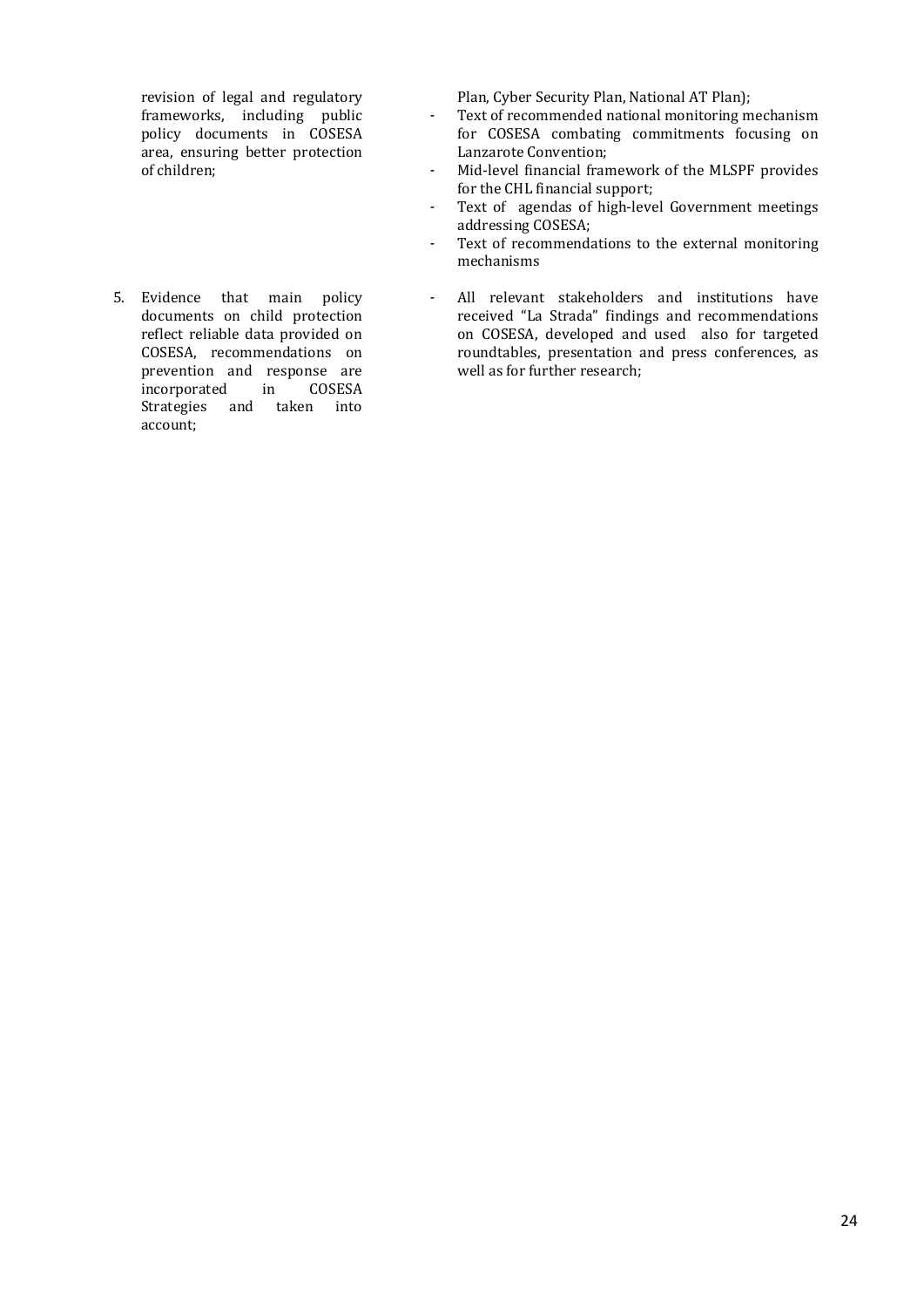## **Strategic Aim and Goals**

The **Strategic Goal** for the coming 5 years is to contribute to the development, implementation and improvement of national child protection policies and measures, securing that the rights of children affected by online sexual exploitation and sexual abuse and at-risk groups are protected in practice in the Republic of Moldova.

To reach this Strategic Goal, the following **Program Goals** should be achieved:

| <b>Pillar</b>                                 | <b>Program Goal</b>                                                                                                                                                                                                                                                                                                                                                                                                          | Impact                                                                                                                                                                                                                                    |  |
|-----------------------------------------------|------------------------------------------------------------------------------------------------------------------------------------------------------------------------------------------------------------------------------------------------------------------------------------------------------------------------------------------------------------------------------------------------------------------------------|-------------------------------------------------------------------------------------------------------------------------------------------------------------------------------------------------------------------------------------------|--|
| <b>Prevention &amp; Early</b><br>Intervention | To increase public awareness about COSESA and<br>reduce vulnerability of children online<br>"La Strada" will work on delivering digital tools and<br>skills for children to fully and safely benefit from being<br>online and will focus on emerging trends in the area of<br>COSESA in Moldova, particularly referring to grooming,<br>trafficking, and implication of children in<br>the<br>production of sex abuse image. | Individual attitudes within<br>the communities reflect<br>better knowledge about<br><b>COSESA</b> supporting the<br>emergence of safer<br>environment for children.                                                                       |  |
|                                               | accessibility and<br><b>To</b><br>availability<br><b>of</b><br>ensure                                                                                                                                                                                                                                                                                                                                                        | Children affected by                                                                                                                                                                                                                      |  |
| Protection, Safety<br>& Justice               | specialized services for children affected by COSESA<br>"La Strada" will provide legal services, psychological<br>support to children and their families affected by                                                                                                                                                                                                                                                         | <b>COSESA</b> are safe and kept<br>free from harm via timely<br>and accessible<br>interventions applying                                                                                                                                  |  |
|                                               | COSESA during criminal proceedings and will ensure<br>adequate referral to relevant service providers.                                                                                                                                                                                                                                                                                                                       | restorative justice<br>principles.                                                                                                                                                                                                        |  |
|                                               |                                                                                                                                                                                                                                                                                                                                                                                                                              |                                                                                                                                                                                                                                           |  |
| Capacity Building                             | To contribute to the development of capacities of<br>professionals to effectively respond to cases of<br><b>COSESA</b><br>"La Strada's" activities will aim at strengthening<br>knowledge and building skills of educational, the law<br>enforcement and judiciary systems<br>stakeholders to<br>integrate child safety online into the digital agenda and<br>to apply restorative justice principles to cases of<br>COSESA. | Professionals recognize<br>and understand COSESA,<br>empowering children to<br>use internet in a safe way<br>and enabling identification<br>of cases and securing best<br>interest of the child in<br>contact with the justice<br>system. |  |
| lic Policies                                  | To support the Government of RM in integrating<br><b>COSESA</b> issue in national child rights protection<br>policies                                                                                                                                                                                                                                                                                                        | Government and public<br>authorities are held<br>accountable for their<br>actions to secure better                                                                                                                                        |  |
| Pub <sup>1</sup>                              | "La Strada" will advocate for the compliance of national<br>law with European standards including for the creation<br>of national line coordination/monitoring mechanism.                                                                                                                                                                                                                                                    | protection of children<br>against COSESA.                                                                                                                                                                                                 |  |
|                                               | To contribute to decision making process at all                                                                                                                                                                                                                                                                                                                                                                              | Reliable data on the                                                                                                                                                                                                                      |  |
| Data &<br>research                            | levels by providing qualitative data and information<br>"La Strada" will conduct research on COSESA with<br>emphasis on root causes, trends and challenges, as well<br>as on national response, using both in-house and<br>external data.                                                                                                                                                                                    | <b>COSESA</b> and implemented<br>responses is available and<br>accessible to assess<br>change needed at various<br>levels.                                                                                                                |  |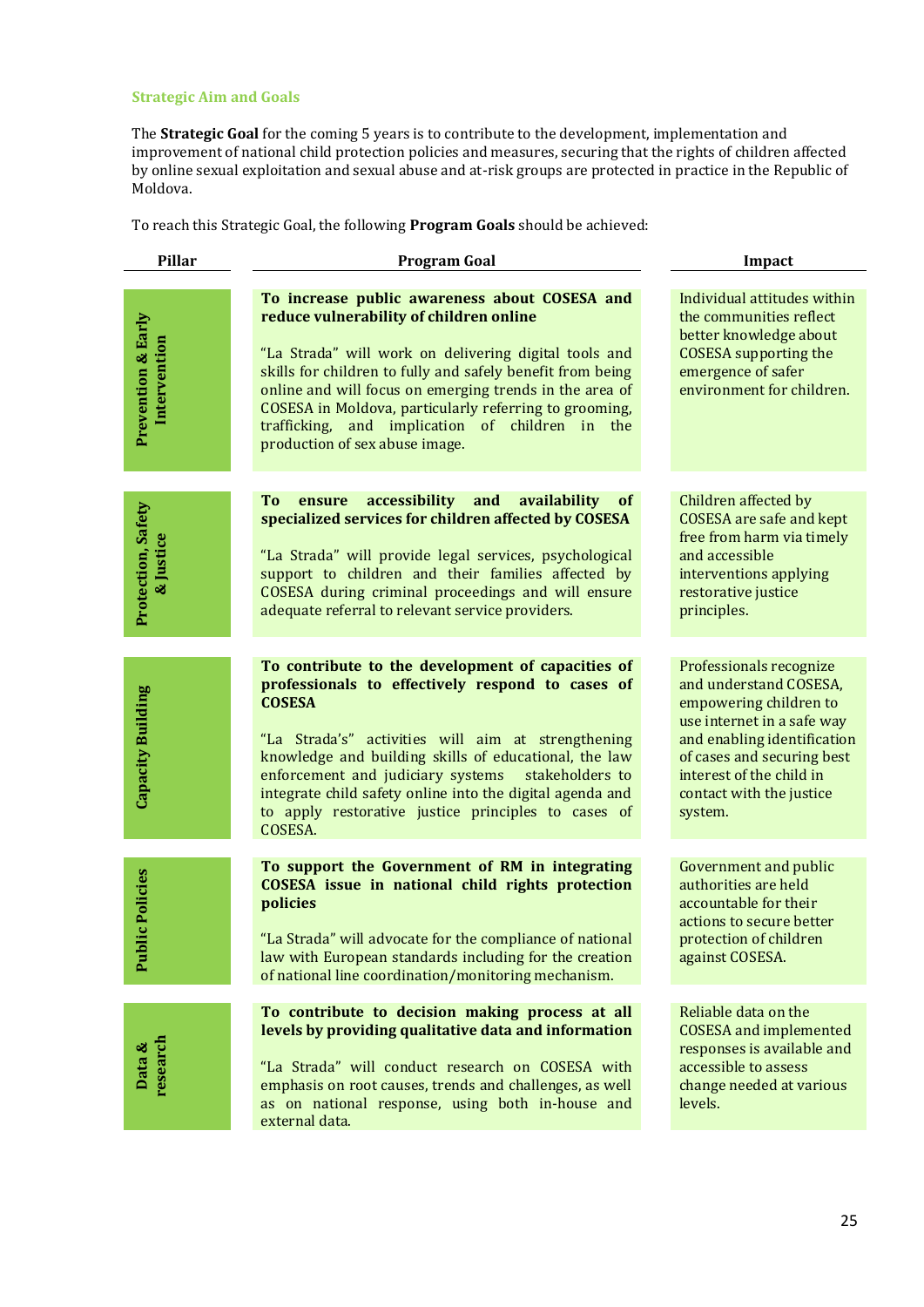#### **Key Outcomes**

#### **Prevention & Early Intervention**

- At least 4,000 children in 50 schools are aware of privacy online for safer internet use and encouraged to follow it through peer-to-peer education, info portal [www.siguronline.md](http://www.siguronline.md/) and Help Line.
- A minimum of 1,500 children carers are aware of online safety risks and encouraged to use available tools to prevent these risks through regular outreach activities and Help Line.
- General public and ICT community's awareness about the rights of children to be protected and be safe  $\bullet$ online is increased through a national campaign.
- Access of children and their carers to assistance mechanisms, for the protection from any form of violence, is increased through 24/7 National Child Help-Line with Pan-European number.

## **Protection, Safety & Justice**

Interests and needs of at least 20 children affected by online sexual exploitation or sexual abuse a year are secured through timely provision of legal aid, psychological support and access to specialized services.

## **Capacity Building**

- Criminal justice response to child online sexual exploitation is promoted through integration of training into formal curricula and provision of expert and methodological support.
- Child safety online focusing on privacy and security in internet is promoted via professional support on integration of the subject into the relevant course of the school curriculum.
- Framework for the rehabilitation and reintegration of children affected by online sexual exploitation and sexual abuse is developed, piloted and validated by at least 15 specialist service providers from various regions and is endorsed by MLSPF.

#### **Public Policies**

- Legal framework and mechanisms are adjusted to the EU acquis communautaire through provision of direct expert support to the Government by La Strada.
- Government integrates responses to child online sexual exploitation and sexual abuse into national mechanism and provides sustained contribution to the National Tool-Free Child Help Line.
- A national anti-child online sexual exploitation and sexual abuse community is emerging through the use of best international practices and tools and engagement of relevant national platforms.

#### **Data & Research**

- Availability of information about issues affecting child safety online is increased.
- Accessibility of these data is increased through tools and thematic presentations adapted to target audiences (including languages).